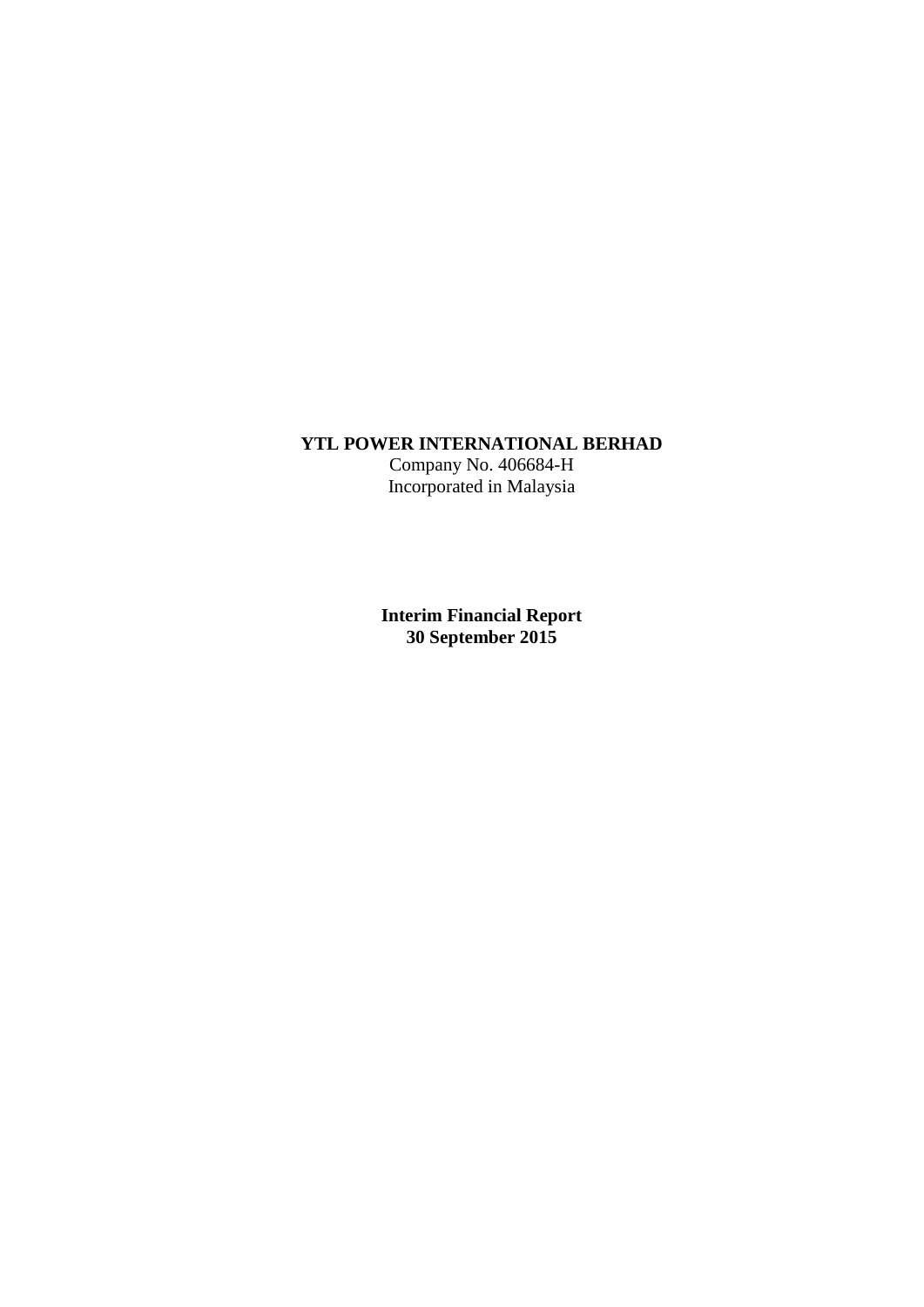# **YTL POWER INTERNATIONAL BERHAD**

Company No. 406684-H Incorporated in Malaysia

# **Interim Financial Report 30 September 2015**

# **Page No.**

| <b>Condensed Consolidated Income Statement</b>                  |          |
|-----------------------------------------------------------------|----------|
| <b>Condensed Consolidated Statement of Comprehensive Income</b> | 2        |
| <b>Condensed Consolidated Statement of Financial Position</b>   | $3 - 4$  |
| <b>Condensed Consolidated Statement of Changes in Equity</b>    | $5 - 6$  |
| <b>Condensed Consolidated Statement of Cash Flows</b>           | $7 - 8$  |
| <b>Notes to the Interim Financial Report</b>                    | $9 - 23$ |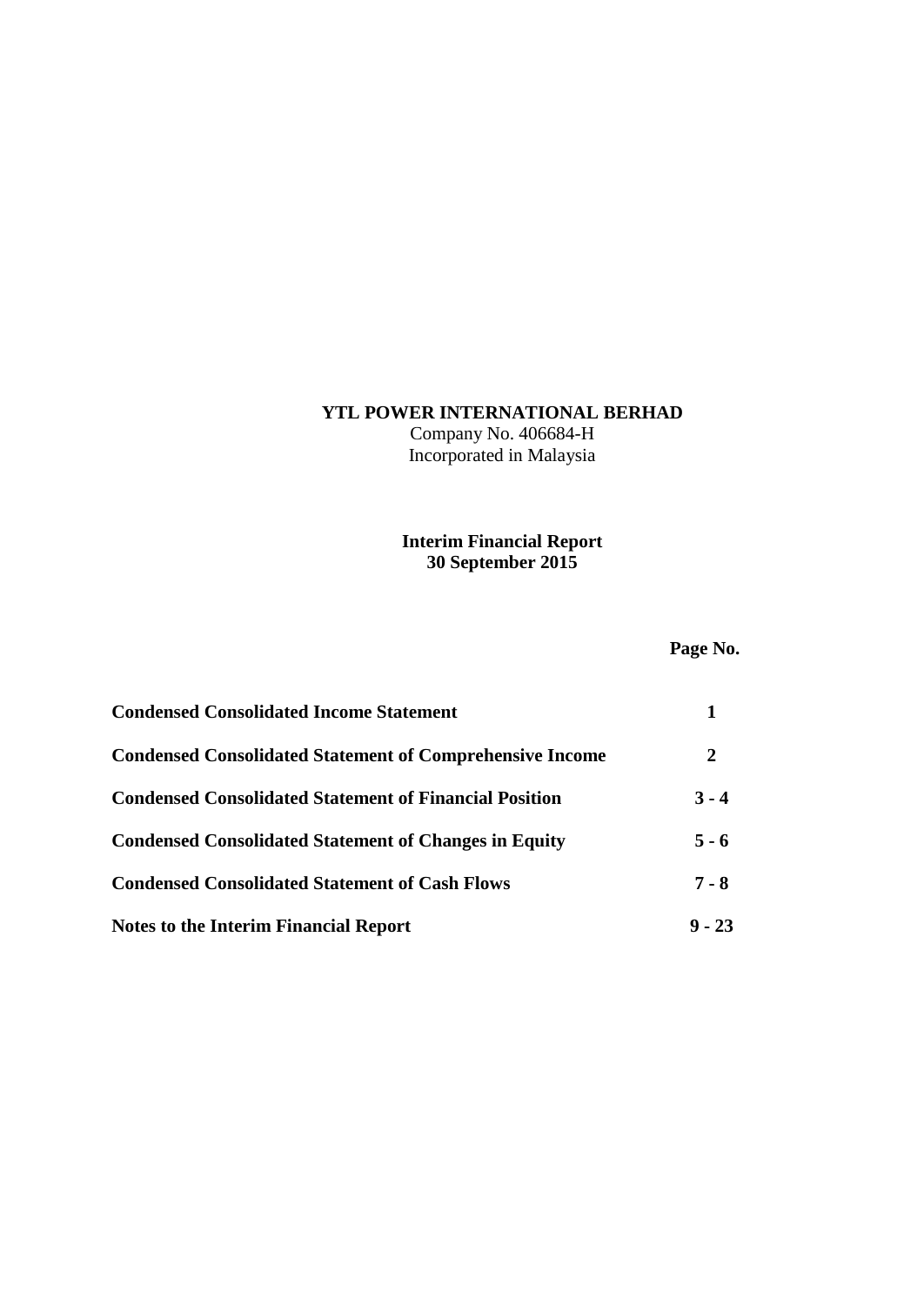# **YTL POWER INTERNATIONAL BERHAD (Company No. 406684-H)**

(Incorporated in Malaysia)

# **INTERIM FINANCIAL REPORT**

Interim financial report on consolidated results for the financial period ended 30 September 2015.

The figures have not been audited.

#### **CONDENSED CONSOLIDATED INCOME STATEMENT**

|                                                                                           | <b>CURRENT</b>                             | <b>INDIVIDUAL QUARTER</b><br><b>PRECEDING</b><br><b>YEAR</b> |                                    | <b>CUMULATIVE QUARTER</b>          |
|-------------------------------------------------------------------------------------------|--------------------------------------------|--------------------------------------------------------------|------------------------------------|------------------------------------|
|                                                                                           | <b>YEAR</b><br><b>QUARTER</b><br>30.9.2015 | <b>CORRESPONDING</b><br><b>QUARTER</b><br>30.9.2014          | 30.9.2015                          | <b>3 MONTHS ENDED</b><br>30.9.2014 |
|                                                                                           | <b>RM'000</b>                              | <b>RM'000</b>                                                | <b>RM'000</b>                      | <b>RM'000</b>                      |
| <b>REVENUE</b>                                                                            | 3,220,025                                  | 3,358,710                                                    | 3,220,025                          | 3,358,710                          |
| <b>COST OF SALES</b>                                                                      | (2,626,187)                                | (2,851,474)                                                  |                                    | $(2,626,187)$ $(2,851,474)$        |
| <b>GROSS PROFIT</b>                                                                       | 593,838                                    | 507,236                                                      | 593,838                            | 507,236                            |
| OTHER OPERATING INCOME                                                                    | 18,131                                     | 40,759                                                       | 18,131                             | 40,759                             |
| OTHER OPERATING EXPENSES                                                                  | (200, 892)                                 | (131, 845)                                                   | (200, 892)                         | (131, 845)                         |
| PROFIT FROM OPERATIONS                                                                    | ------------<br>411,077                    | 416,150                                                      | ____________<br>411,077            | 416,150                            |
| <b>FINANCE COSTS</b>                                                                      | (238,211)                                  | (186, 554)                                                   | (238,211)                          | (186, 554)                         |
| SHARE OF PROFITS OF INVESTMENTS 93,425<br>ACCOUNTED FOR USING THE<br><b>EQUITY METHOD</b> |                                            | 73,277                                                       | 93,425                             | 73,277                             |
| <b>PROFIT BEFORE TAXATION</b>                                                             | 266,291                                    | 302,873                                                      | 266,291                            | 302,873                            |
| <b>TAXATION</b>                                                                           | (92, 157)                                  | (65,336)                                                     | (92, 157)                          | (65, 336)                          |
| PROFIT FOR THE PERIOD                                                                     | -------------<br>174,134<br>=======        | ------------<br>237,537<br>=======                           | ------------<br>174,134<br>======= | ------------<br>237,537            |
| <b>ATTRIBUTABLE TO:</b>                                                                   |                                            |                                                              |                                    |                                    |
| Owners of the Parent<br>Non-Controlling Interests                                         | 186,723<br>(12,589)                        | 243,849<br>(6,312)                                           | (12,589)                           | 186,723 243,849<br>(6,312)         |
|                                                                                           | ------------<br>174,134                    | ------------<br>237,537                                      | ------------<br>174,134            | ------------<br>237,537            |
| <b>EARNINGS PER SHARE FOR PROFIT ATTRIBUTABLE</b><br>TO OWNERS OF THE PARENT              |                                            |                                                              |                                    |                                    |
| Basic (Sen)                                                                               | 2.64                                       | 3.59                                                         | 2.64                               | 3.59                               |
| Diluted (Sen)                                                                             | 2.62                                       | 3.45                                                         | 2.62                               | 3.45                               |

The Condensed Consolidated Income Statement should be read in conjunction with the audited annual financial statements for the year ended 30 June 2015 and the accompanying explanatory notes attached to the interim financial statements.

======= ======= ======= =======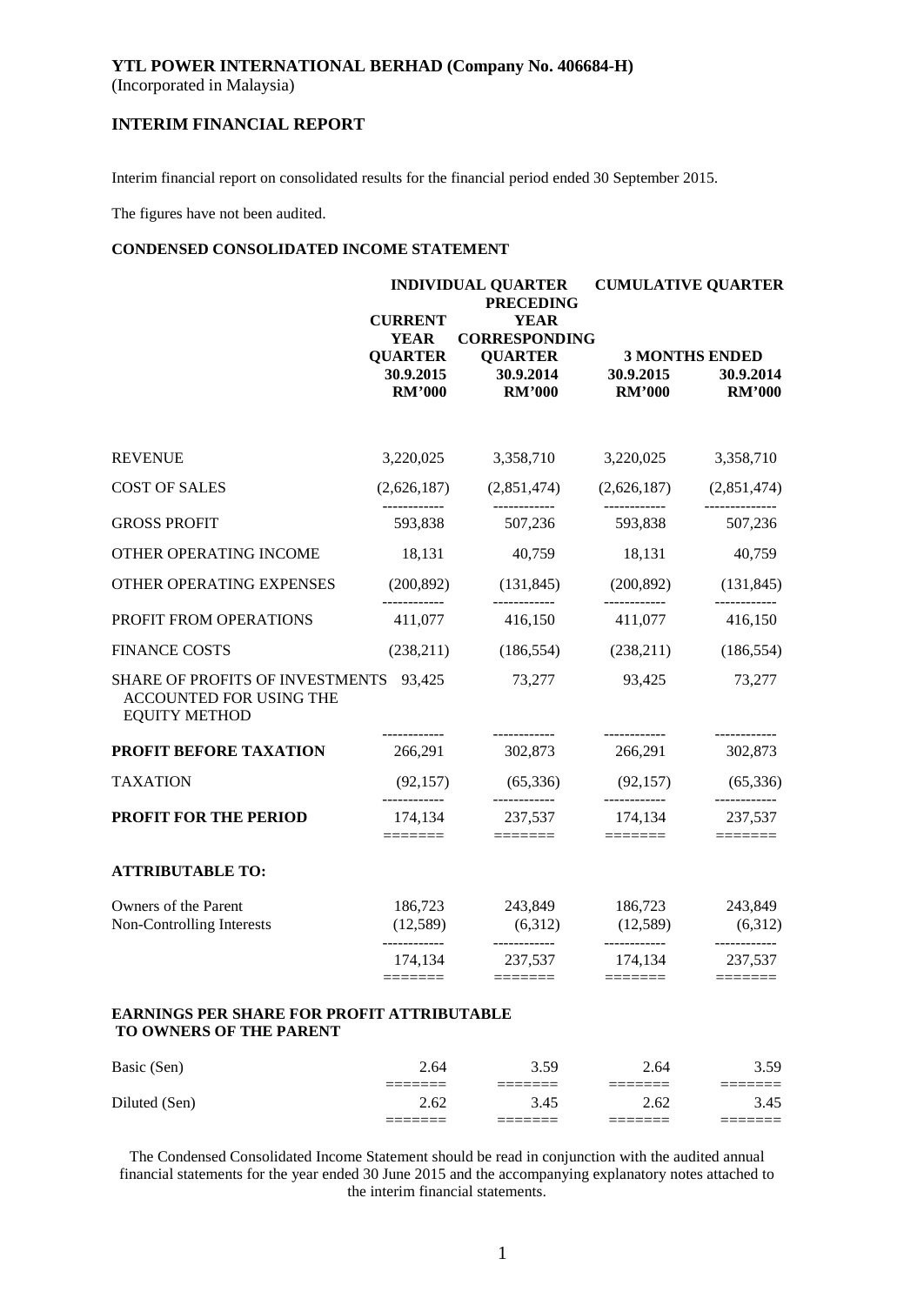### **CONDENSED CONSOLIDATED STATEMENT OF COMPREHENSIVE INCOME**

|                                                                                  |                                                 | <b>INDIVIDUAL QUARTER</b><br><b>PRECEDING</b>         |                            | <b>CUMULATIVE QUARTER</b>   |
|----------------------------------------------------------------------------------|-------------------------------------------------|-------------------------------------------------------|----------------------------|-----------------------------|
|                                                                                  | <b>CURRENT</b><br><b>YEAR</b><br><b>QUARTER</b> | <b>YEAR</b><br><b>CORRESPONDING</b><br><b>QUARTER</b> |                            | <b>3 MONTHS ENDED</b>       |
|                                                                                  | 30.9.2015<br><b>RM'000</b>                      | 30.9.2014<br><b>RM'000</b>                            | 30.9.2015<br><b>RM'000</b> | 30.9.2014<br><b>RM'000</b>  |
| <b>PROFIT FOR THE PERIOD</b>                                                     | 174,134                                         | 237,537                                               | 174,134                    | 237,537                     |
| <b>OTHER COMPREHENSIVE</b><br>INCOME/(LOSS):                                     |                                                 |                                                       |                            |                             |
| <b>ITEMS THAT MAY BE RECLASSIFIED</b><br><b>SUBSEQUENTLY TO INCOME STATEMENT</b> |                                                 |                                                       |                            |                             |
| <b>AVAILABLE-FOR-SALE</b><br><b>RESERVE</b>                                      | (46,988)                                        | (8,897)                                               | (46,988)                   | (8,897)                     |
| <b>HEDGING RESERVE</b>                                                           | (191, 447)                                      | (84, 872)                                             | (191, 447)                 | (84, 872)                   |
| <b>CURRENCY TRANSLATION</b><br><b>DIFFERENCES</b>                                | 1,533,439                                       | (160, 916)                                            | 1,533,439                  | (160, 916)                  |
| <b>OTHER COMPREHENSIVE</b><br><b>INCOME/(LOSS) FOR THE</b>                       | -----------                                     | ------------                                          |                            | ------------                |
| PERIOD, NET OF TAX                                                               | 1,295,004<br>------------                       | (254, 685)<br>-------------                           | 1,295,004<br>------------  | (254, 685)<br>------------- |
| <b>TOTAL COMPREHENSIVE</b><br><b>INCOME/(LOSS) FOR THE</b>                       |                                                 |                                                       |                            |                             |
| <b>PERIOD</b>                                                                    | 1,469,138                                       | (17, 148)                                             | 1,469,138                  | (17, 148)                   |
| <b>ATTRIBUTABLE TO:</b>                                                          |                                                 |                                                       |                            |                             |
| Owners of the Parent<br>Non-Controlling Interests                                | 1,384,170<br>84,968                             | (19, 724)<br>2,576                                    | 1,384,170<br>84,968        | (19, 724)<br>2,576          |
|                                                                                  | ____________<br>1,469,138                       | ------------<br>(17, 148)<br>=======                  | ------------<br>1,469,138  | ------------<br>(17, 148)   |

The Condensed Consolidated Statement of Comprehensive Income should be read in conjunction with the audited annual financial statements for the year ended 30 June 2015 and the accompanying explanatory notes attached to the interim financial statements.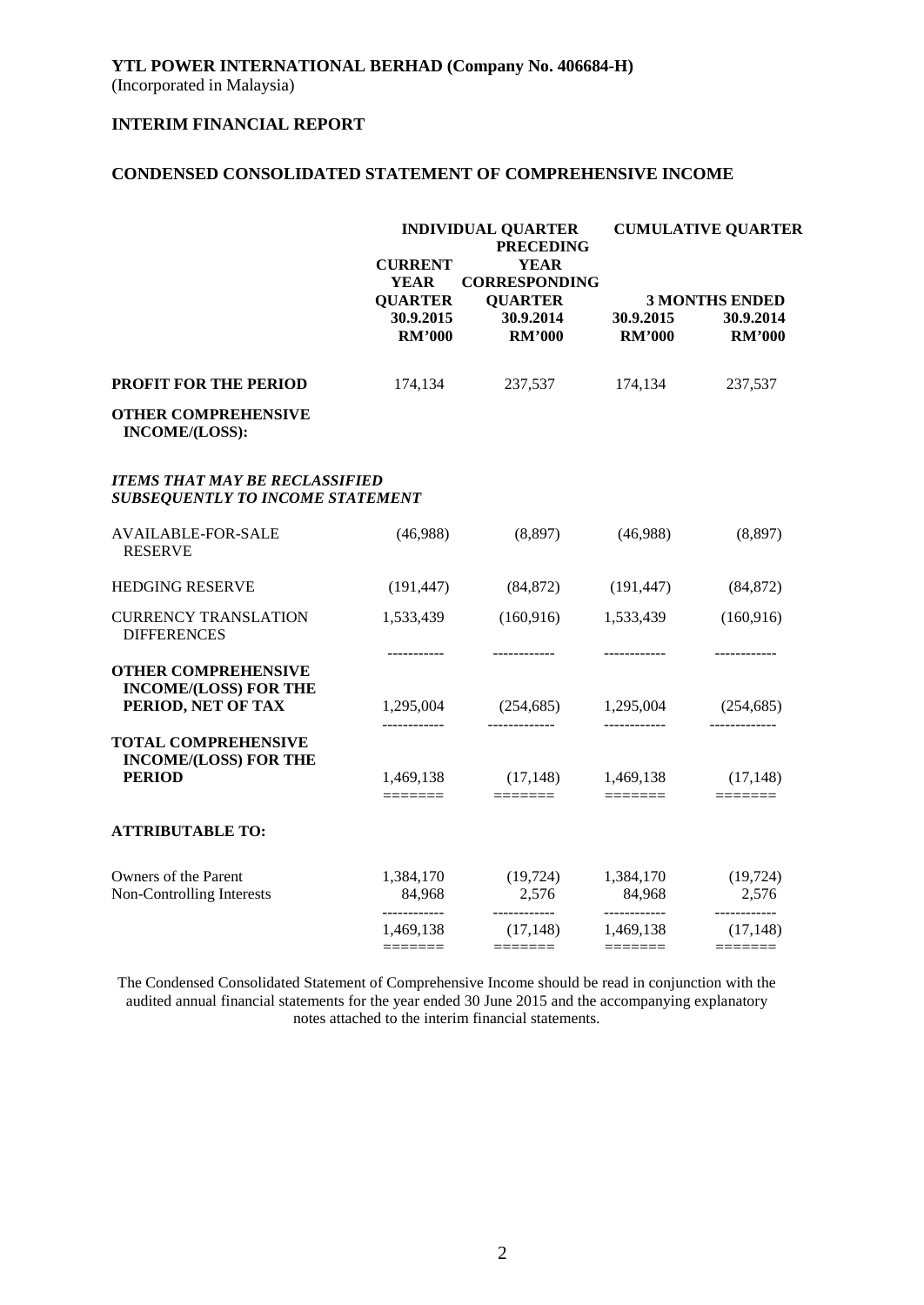# **CONDENSED CONSOLIDATED STATEMENT OF FINANCIAL POSITION**

|                                                   | <b>UNAUDITED</b><br>As at | <b>AUDITED</b><br>As at                  |
|---------------------------------------------------|---------------------------|------------------------------------------|
|                                                   | 30.9.2015                 | 30.6.2015                                |
|                                                   | <b>RM'000</b>             | <b>RM'000</b>                            |
| <b>ASSETS</b>                                     |                           |                                          |
| <b>Non-Current Assets</b>                         |                           |                                          |
| Property, Plant and Equipment                     | 23,540,906                | 21,204,672                               |
| <b>Intangible Assets</b>                          |                           | 8,383,370 7,580,688                      |
| Investments Accounted for using the Equity Method |                           | 2,043,324 1,807,837                      |
| Investments                                       | 230,123                   | 276,418                                  |
| Derivative Financial Instruments                  |                           | 76,847 41,278                            |
| Receivables, Deposits and Prepayments             |                           | 273,633 299,199                          |
|                                                   | --------------            | ---------------<br>34,548,203 31,210,092 |
| <b>Current Assets</b>                             |                           |                                          |
| Inventories                                       | 474,772                   | 440,418                                  |
| Receivables, Deposits and Prepayments             | 2,488,783                 | 2,294,049                                |
| <b>Derivative Financial Instruments</b>           | 175,940                   | 84,903                                   |
| <b>Cash and Bank Balances</b>                     | --------------            | 11,702,480 9,608,348<br>-----------      |
|                                                   |                           | 14,841,975 12,427,718                    |
| <b>TOTAL ASSETS</b>                               |                           | 49,390,178 43,637,810                    |
|                                                   | ========                  |                                          |
| <b>EQUITY AND LIABILITIES</b>                     |                           |                                          |
| Share Capital                                     | 4,050,744                 | 3,710,825                                |
| Reserves                                          | 10,214,859                | 8,394,166                                |
| Treasury Shares, at cost                          | (711, 304)                | (711, 304)                               |
| Equity attributable to Owners of the Parent       | 13,554,299                | 11,393,687                               |
| Non-Controlling Interests                         | 262,317<br>-------------- | 235,008<br>------------                  |
| <b>TOTAL EQUITY</b>                               | 13,816,616                | 11,628,695                               |
|                                                   |                           |                                          |

The Condensed Consolidated Statement of Financial Position should be read in conjunction with the audited annual financial statements for the year ended 30 June 2015 and the accompanying explanatory notes attached to the interim financial statements.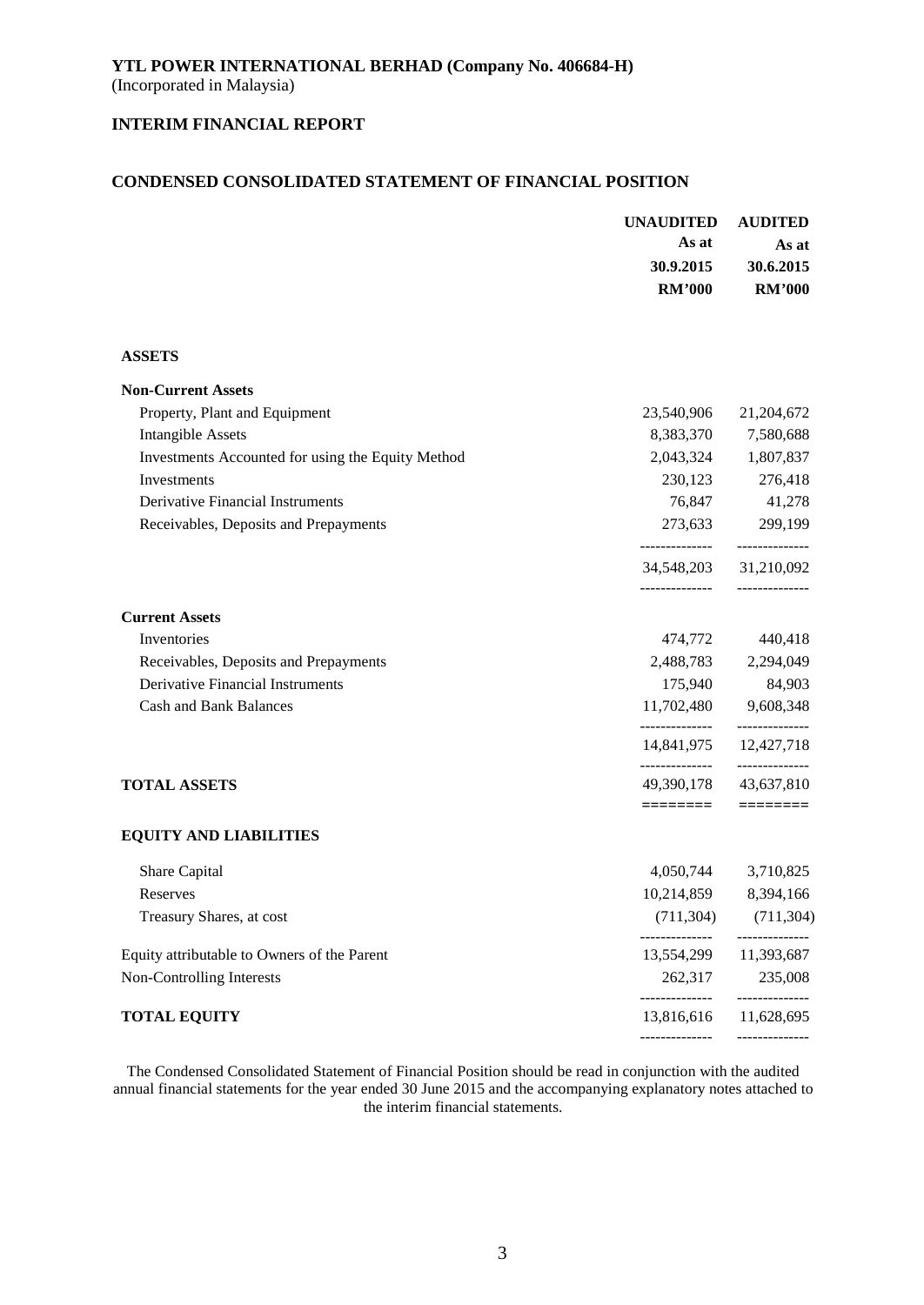#### **CONDENSED CONSOLIDATED STATEMENT OF FINANCIAL POSITION – Continued**

|                                                  | <b>UNAUDITED</b>             | <b>AUDITED</b>               |  |
|--------------------------------------------------|------------------------------|------------------------------|--|
|                                                  | As at                        | As at                        |  |
|                                                  | 30.9.2015                    | 30.6.2015                    |  |
|                                                  | <b>RM'000</b>                | <b>RM'000</b>                |  |
|                                                  |                              |                              |  |
| <b>LIABILITIES</b>                               |                              |                              |  |
| <b>Non-Current Liabilities</b>                   |                              |                              |  |
| <b>Deferred Taxation</b>                         | 2,400,277                    | 2,105,425                    |  |
| Borrowings                                       | 25,856,642                   | 23,417,355                   |  |
| <b>Grants and Contributions</b>                  | 482,239                      | 413,485                      |  |
| Post-employment Benefit Obligations              | 848,295                      | 743,365                      |  |
| <b>Derivative Financial Instruments</b>          | 208,872                      | 133,296                      |  |
| Payables                                         | 822,898<br>______________    | 672,912<br>--------------    |  |
|                                                  | 30,619,223<br>______________ | 27,485,838<br>-------------- |  |
| <b>Current Liabilities</b>                       |                              |                              |  |
| Payables and Accrued Expenses                    | 2,188,860                    | 2,168,313                    |  |
| <b>Derivative Financial Instruments</b>          | 567,691                      | 304,263                      |  |
| Post-employment Benefit Obligations              | 845                          | 2,023                        |  |
| Taxation                                         | 98,607                       | 138,263                      |  |
| Borrowings                                       | 2,098,336                    | 1,910,415                    |  |
|                                                  | 4,954,339                    | --------------<br>4,523,277  |  |
| <b>TOTAL LIABILITIES</b>                         | --------------<br>35,573,562 | --------------<br>32,009,115 |  |
| <b>TOTAL EQUITY AND LIABILITIES</b>              | --------------<br>49,390,178 | --------------<br>43,637,810 |  |
|                                                  | ========                     | ========                     |  |
| Net Assets Per 50 Sen Share (RM) attributable to |                              |                              |  |
| <b>Ordinary Equity Holders of the Parent</b>     | 1.76                         | 1.62                         |  |
|                                                  | $==$                         | $==$                         |  |

The Condensed Consolidated Statement of Financial Position should be read in conjunction with the audited annual financial statements for the year ended 30 June 2015 and the accompanying explanatory notes attached to the interim financial statements.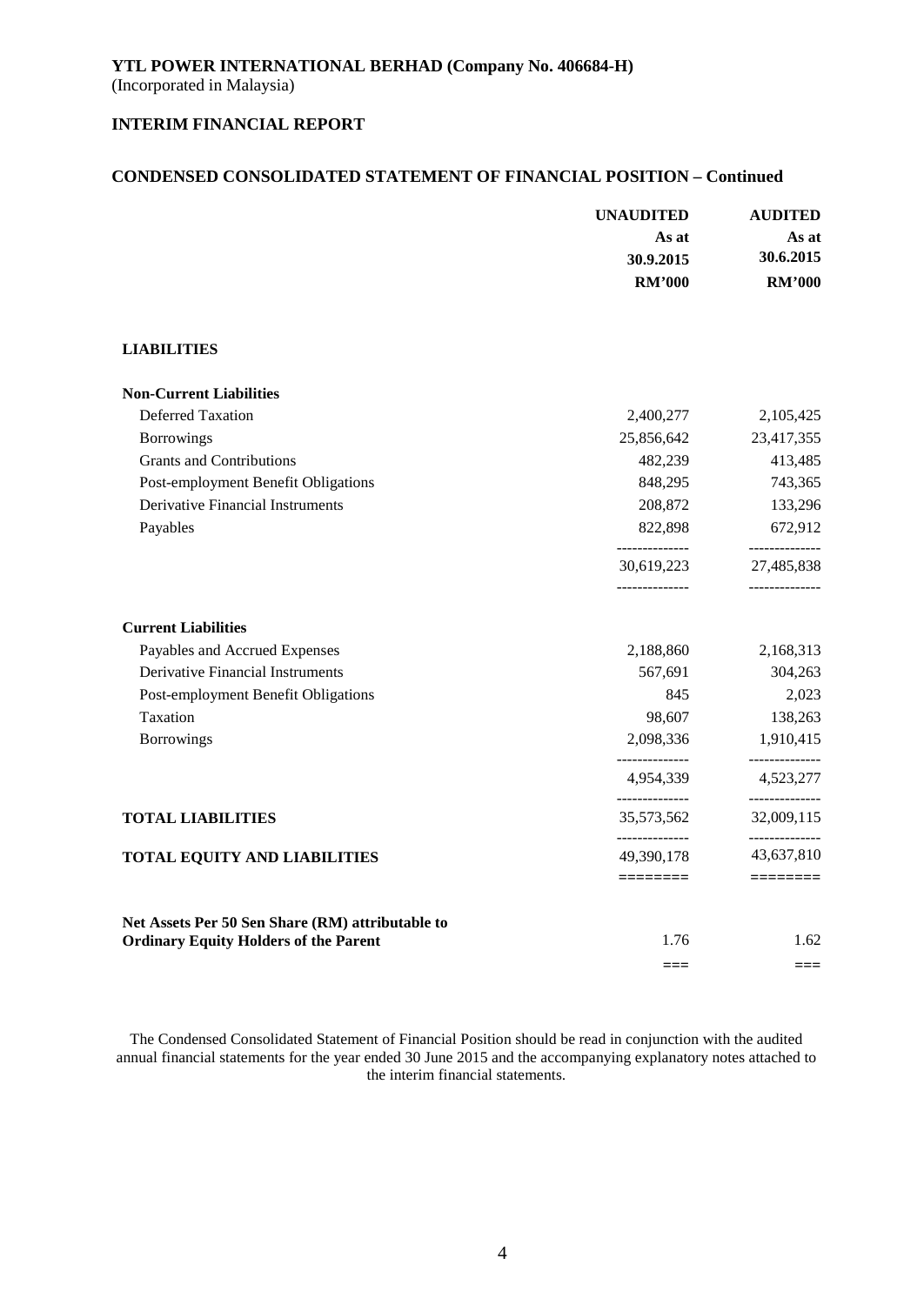# **YTL POWER INTERNATIONAL BERHAD (Company No. 406684-H)** (Incorporated in Malaysia)

# **INTERIM FINANCIAL REPORT**

## **CONDENSED CONSOLIDATED STATEMENT OF CHANGES IN EQUITY FOR THE FINANCIAL PERIOD ENDED 30 SEPTEMBER 2015**

|                                                          | ------------------- Attributable to Owners of the Parent -------------------- |                                          |                                             |                                                   |                                                     |                               |                                                         |                                                |  |
|----------------------------------------------------------|-------------------------------------------------------------------------------|------------------------------------------|---------------------------------------------|---------------------------------------------------|-----------------------------------------------------|-------------------------------|---------------------------------------------------------|------------------------------------------------|--|
|                                                          |                                                                               | Merger                                   |                                             |                                                   |                                                     |                               | Non-                                                    |                                                |  |
|                                                          | <b>Share</b><br>Capital<br><b>RM'000</b>                                      | <b>Share</b><br>Premium<br><b>RM'000</b> | & Other<br><b>Reserves</b><br><b>RM'000</b> | <b>Treasury</b><br><b>Shares</b><br><b>RM'000</b> | <b>Retained</b><br><b>Earnings</b><br><b>RM'000</b> | <b>Total</b><br><b>RM'000</b> | <b>Controlling</b><br><b>Interests</b><br><b>RM'000</b> | <b>Total</b><br><b>Equity</b><br><b>RM'000</b> |  |
| At 1 July 2015                                           | 3,710,825                                                                     | 2,287,408                                | (1,892,193)                                 | (711, 304)                                        | 7,998,951                                           | 11,393,687                    | 235,008                                                 | 11,628,695                                     |  |
| Profit for the financial period                          |                                                                               |                                          |                                             | $\overline{\phantom{a}}$                          | 186,723                                             | 186,723                       | (12,589)                                                | 174,134                                        |  |
| Other comprehensive income for the financial period      |                                                                               | $\overline{\phantom{a}}$                 | 1,197,447                                   | $\overline{\phantom{a}}$                          | $\overline{\phantom{a}}$                            | 1,197,447                     | 97,557                                                  | 1,295,004                                      |  |
| Total comprehensive income for the financial period      |                                                                               | $\overline{\phantom{a}}$                 | 1,197,447                                   | $\overline{\phantom{a}}$                          | 186,723                                             | 1,384,170                     | 84,968                                                  | 1,469,138                                      |  |
| Effects arising from changes in composition of the Group |                                                                               |                                          |                                             |                                                   |                                                     | $\overline{\phantom{a}}$      | (5,603)                                                 | (5,603)                                        |  |
| Dividends paid to non-controlling interests              |                                                                               |                                          |                                             |                                                   |                                                     | $\overline{\phantom{a}}$      | (52,056)                                                | (52,056)                                       |  |
| Issue of share capital                                   | 339,919                                                                       | 437,695                                  | (1,172)                                     |                                                   |                                                     | 776,442                       | $\overline{\phantom{a}}$                                | 776,442                                        |  |
| Share option lapsed                                      |                                                                               |                                          | (80)                                        |                                                   | 80                                                  |                               |                                                         |                                                |  |
| Warrants reserves                                        | $\overline{\phantom{a}}$                                                      | 67,455                                   | (67, 455)                                   |                                                   |                                                     |                               |                                                         |                                                |  |
| At 30 September 2015                                     | 4.050.744                                                                     | 2,792,558                                | (763, 453)                                  | (711, 304)                                        | 8,185,754                                           | 13,554,299                    | 262,317                                                 | 13,816,616                                     |  |

The Condensed Consolidated Statement of Changes in Equity should be read in conjunction with the audited annual financial statements for the year ended 30 June 2015 and the accompanying explanatory notes attached to the interim financial statements.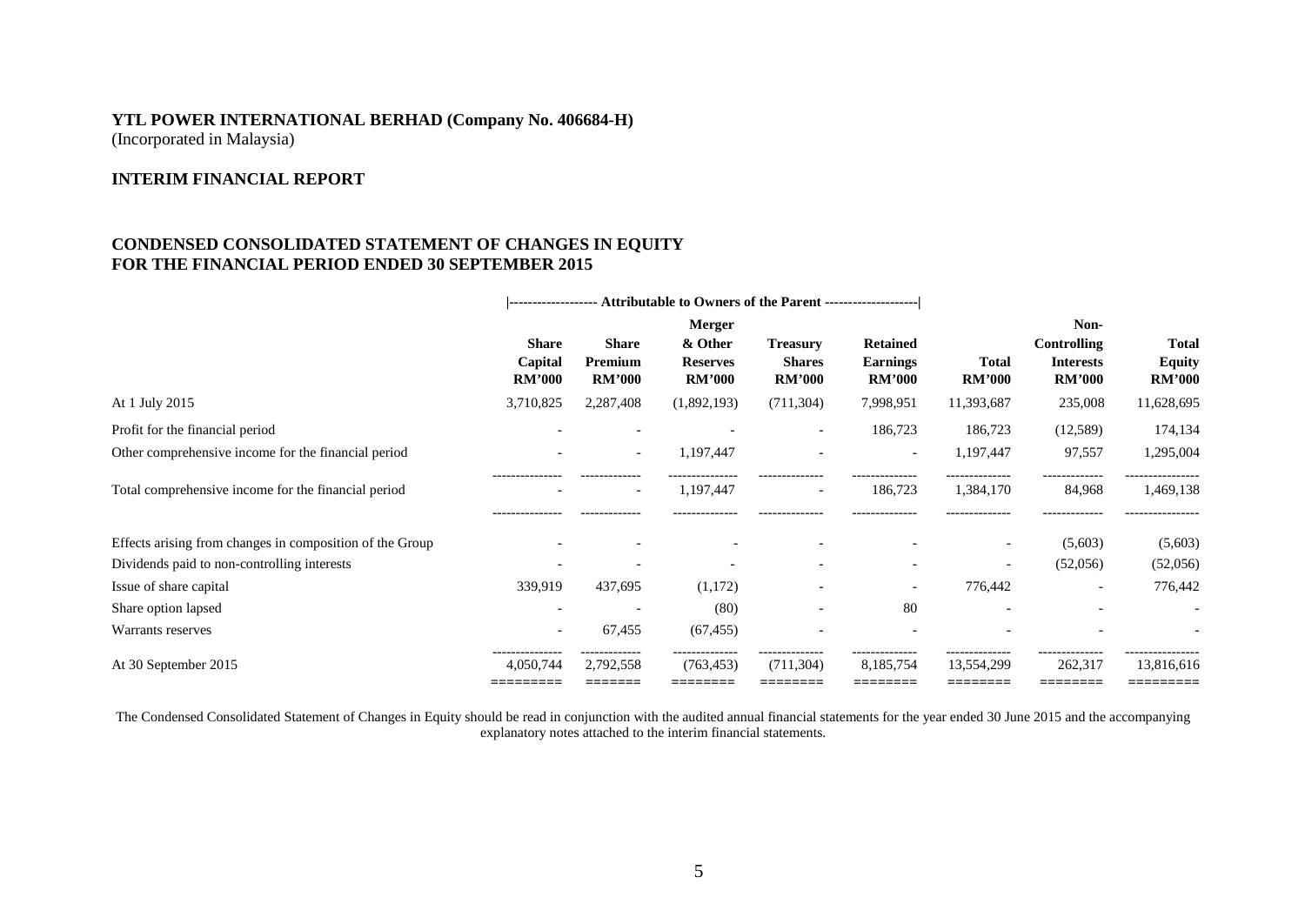# **YTL POWER INTERNATIONAL BERHAD (Company No. 406684-H)** (Incorporated in Malaysia)

# **INTERIM FINANCIAL REPORT**

# **CONDENSED CONSOLIDATED STATEMENT OF CHANGES IN EQUITY FOR THE FINANCIAL PERIOD ENDED 30 SEPTEMBER 2014**

|                                                             | ------------------ Attributable to Owners of the Parent -------------------- |                                                       |                                                              |                                                   |                                                     |                               |                                                                 |                                         |
|-------------------------------------------------------------|------------------------------------------------------------------------------|-------------------------------------------------------|--------------------------------------------------------------|---------------------------------------------------|-----------------------------------------------------|-------------------------------|-----------------------------------------------------------------|-----------------------------------------|
|                                                             | <b>Share</b><br>Capital<br><b>RM'000</b>                                     | <b>Share</b><br>Premium<br><b>RM'000</b>              | <b>Merger</b><br>& Other<br><b>Reserves</b><br><b>RM'000</b> | <b>Treasury</b><br><b>Shares</b><br><b>RM'000</b> | <b>Retained</b><br><b>Earnings</b><br><b>RM'000</b> | <b>Total</b><br><b>RM'000</b> | Non-<br><b>Controlling</b><br><b>Interests</b><br><b>RM'000</b> | Total<br><b>Equity</b><br><b>RM'000</b> |
| At 1 July 2014                                              | 3,588,624                                                                    | 2,106,551                                             | (2,432,876)                                                  | (711, 301)                                        | 7,888,496                                           | 10,439,494                    | 244,231                                                         | 10,683,725                              |
| Profit for the financial period                             |                                                                              | $\overline{\phantom{a}}$                              |                                                              |                                                   | 243,849                                             | 243,849                       | (6,312)                                                         | 237,537                                 |
| Other comprehensive loss for the financial period           |                                                                              | $\overline{\phantom{a}}$                              | (263, 573)                                                   |                                                   |                                                     | (263, 573)                    | 8,888                                                           | (254, 685)                              |
| Total comprehensive loss for the financial period           | ---------------                                                              | $\overline{\phantom{a}}$<br>. - - - - - - - - - - - . | (263, 573)<br>.                                              | --------------                                    | 243,849<br>--------------                           | (19, 724)<br>--------------   | 2,576<br>-----------                                            | (17, 148)<br>--------------             |
| Issue of share capital                                      | 1,145                                                                        | 1,466                                                 |                                                              |                                                   |                                                     | 2,611                         |                                                                 | 2,611                                   |
| Dividends paid to non-controlling interests                 | $\overline{\phantom{a}}$                                                     | $\overline{\phantom{a}}$                              | $\overline{\phantom{0}}$                                     | $\overline{\phantom{0}}$                          |                                                     | $\overline{\phantom{a}}$      | (15, 476)                                                       | (15, 476)                               |
| Shares repurchased                                          |                                                                              |                                                       |                                                              | (2)                                               |                                                     | (2)                           |                                                                 | (2)                                     |
| Provision for share options                                 |                                                                              | $\overline{\phantom{a}}$                              | 1,982                                                        |                                                   |                                                     | 1,982                         | $\overline{\phantom{a}}$                                        | 1,982                                   |
| Warrants reserve                                            |                                                                              | 229                                                   | (229)                                                        | $\overline{\phantom{0}}$                          |                                                     | $\overline{\phantom{a}}$      | $\overline{\phantom{a}}$                                        | $\overline{\phantom{a}}$                |
| Non-controlling interests arising from business combination |                                                                              |                                                       |                                                              |                                                   |                                                     | $\overline{\phantom{a}}$      | (11,329)                                                        | (11,329)                                |
| At 30 September 2014                                        | 3,589,769<br>=========                                                       | 2,108,246<br>========                                 | (2,694,696)<br>========                                      | (711, 303)<br>========                            | 8,132,345<br>========                               | 10,424,361<br>========        | 220,002<br>========                                             | 10,644,363<br>========                  |

The Condensed Consolidated Statement of Changes in Equity should be read in conjunction with the audited annual financial statements for the year ended 30 June 2015 and the accompanying explanatory notes attached to the interim financial statements.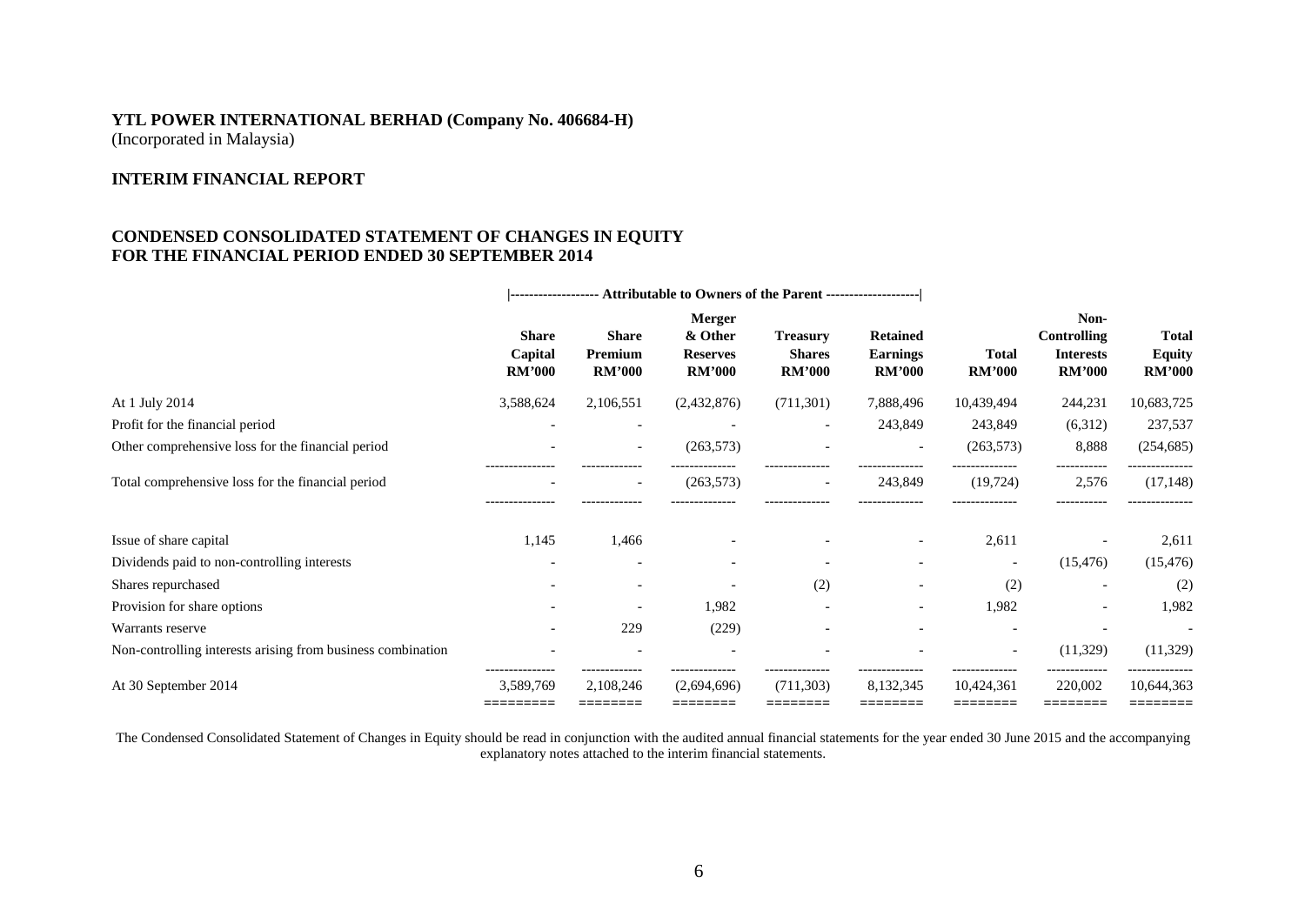# **CONDENSED CONSOLIDATED STATEMENT OF CASH FLOWS FOR THE FINANCIAL PERIOD ENDED 30 SEPTEMBER 2015**

|                                                                       | <b>CURRENT</b><br>YEAR-TO-DATE<br>30.9.2015<br><b>RM'000</b> | <b>PRECEDING</b><br><b>YEAR</b><br><b>CORRESPONDING</b><br><b>PERIOD</b><br>30.9.2014<br><b>RM'000</b> |
|-----------------------------------------------------------------------|--------------------------------------------------------------|--------------------------------------------------------------------------------------------------------|
| <b>Cash flows from operating activities</b>                           |                                                              |                                                                                                        |
| Profit for the financial period<br>Adjustment for:                    | 174,134                                                      | 237,537                                                                                                |
| Allowance for impairment of receivables (net of reversals)            | 22,712                                                       | 19,125                                                                                                 |
| Allowance for impairment of inventories                               | 326                                                          | 272                                                                                                    |
| Amortisation of deferred income                                       |                                                              | (1,039)                                                                                                |
| Amortisation of grants and contributions                              | (5,098)                                                      | (2,470)                                                                                                |
| Amortisation of intangible assets                                     | 23,589                                                       | 15,799                                                                                                 |
| Depreciation of property, plant and equipment                         | 384,238                                                      | 303,200                                                                                                |
| Interest expense                                                      | 238,211                                                      | 186,554                                                                                                |
| Interest income                                                       | (5,731)                                                      | (4,559)                                                                                                |
| Net (gain)/loss on disposal of property, plant and equipment          | (3,264)                                                      | 207                                                                                                    |
| Provision for post-employment benefit                                 | 15,256                                                       | 14,616                                                                                                 |
| Provision for liabilities and charges                                 | 429                                                          | 298                                                                                                    |
| Share of profits of investments accounted for using the equity method | (93, 425)                                                    | (73, 277)                                                                                              |
| Taxation                                                              | 92,157                                                       | 65,336                                                                                                 |
| Unrealised loss/(gain) on foreign exchange                            | 16,366                                                       | (26, 820)                                                                                              |
| Other non-cash items                                                  | 1,422                                                        | 3,775                                                                                                  |
|                                                                       | 861,322                                                      | 738,554                                                                                                |
| Changes in working capital:                                           |                                                              |                                                                                                        |
| Inventories                                                           | 9,838                                                        | 46,936                                                                                                 |
| Receivables, deposits and prepayments                                 | 334,355                                                      | 195,699                                                                                                |
| Payables and accrued expenses                                         | (386, 418)                                                   | (94, 879)                                                                                              |
| Cash flows from operations                                            | 819,097                                                      | 886,310                                                                                                |
| Interest paid                                                         | (234, 183)                                                   | (209, 973)                                                                                             |
| Payment to retirement benefit scheme                                  | (15,049)                                                     | (14, 423)                                                                                              |
| Tax paid                                                              | (114, 731)                                                   | (89, 590)                                                                                              |
| Net cash flows from operating activities                              | ---------------<br>455,134                                   | -----------<br>572,324                                                                                 |
|                                                                       |                                                              | ---------------                                                                                        |

The Condensed Consolidated Statement of Cash Flows should be read in conjunction with the audited annual financial statements for the year ended 30 June 2015 and the accompanying explanatory notes attached to the interim financial statements.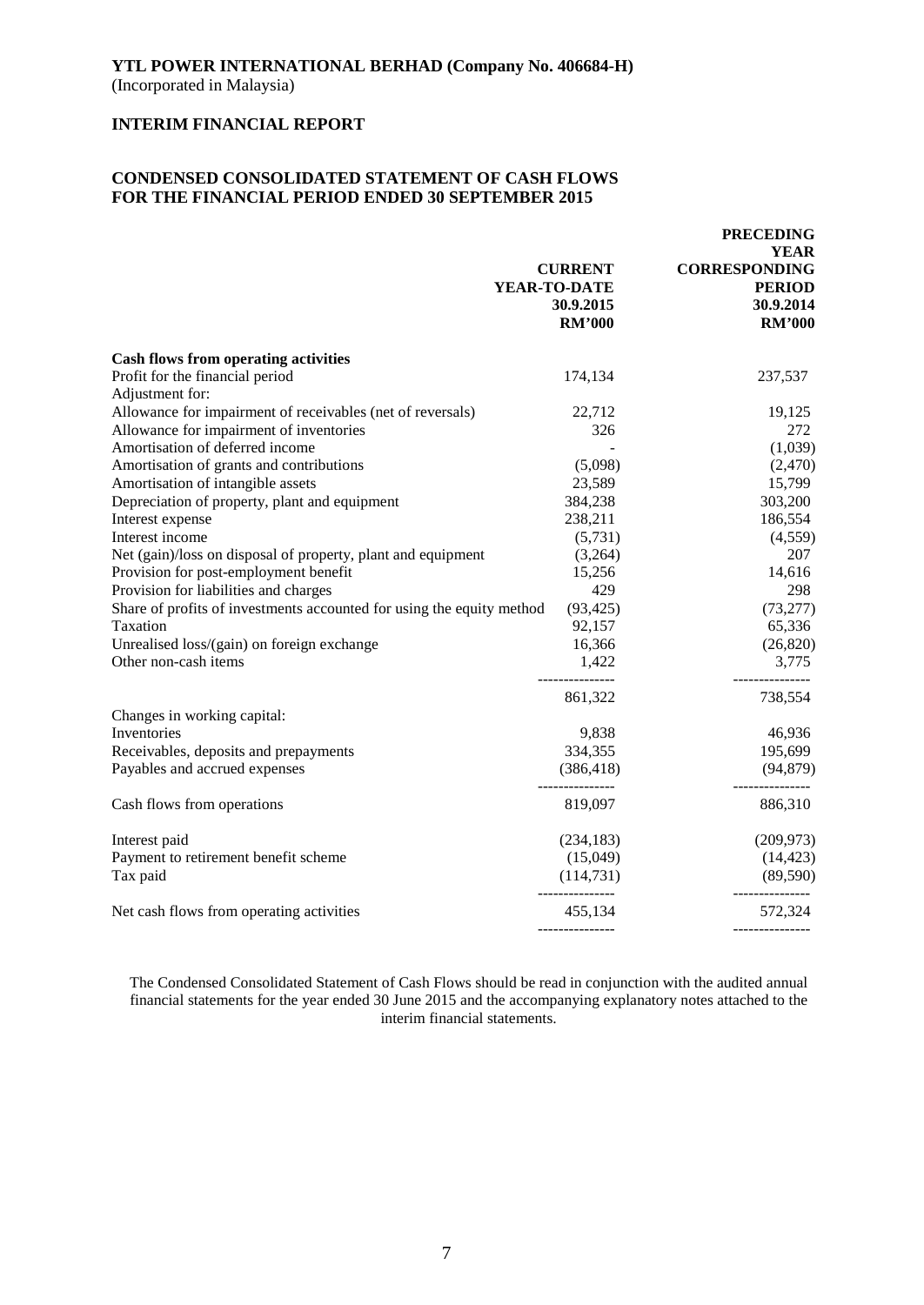## **CONDENSED CONSOLIDATED STATEMENT OF CASH FLOWS FOR THE FINANCIAL PERIOD ENDED 30 SEPTEMBER 2015 - Continued**

|                                                                   | <b>CURRENT</b><br>YEAR-TO-DATE<br>30.9.2015<br><b>RM'000</b> | <b>PRECEDING</b><br><b>YEAR</b><br><b>CORRESPONDING</b><br><b>PERIOD</b><br>30.9.2014<br><b>RM'000</b> |
|-------------------------------------------------------------------|--------------------------------------------------------------|--------------------------------------------------------------------------------------------------------|
| <b>Cash flows from investing activities</b>                       |                                                              |                                                                                                        |
| Acquisition of subsidiaries                                       | (8,063)                                                      | (49,800)                                                                                               |
| Dividends received                                                | 121,470                                                      | 36,093                                                                                                 |
| Grants received                                                   | 20,309                                                       | 7,767                                                                                                  |
| Interest received                                                 | 4,736                                                        | 2,975                                                                                                  |
| Purchase of intangible assets                                     | (22, 243)                                                    | (26, 226)                                                                                              |
| Purchase of property, plant and equipment                         | (292, 787)                                                   | (453, 025)                                                                                             |
| Proceeds from disposal of property, plant and equipment           | 5,502                                                        | 1,597                                                                                                  |
| Other investing activities                                        |                                                              | (2,877)                                                                                                |
| Net cash flows used in investing activities                       | (171,076)                                                    | (483, 496)                                                                                             |
| <b>Cash flows from financing activities</b>                       |                                                              |                                                                                                        |
| Dividends paid to non-controlling interests                       | (52,056)                                                     | (15, 476)                                                                                              |
| Proceeds from borrowings                                          | 272,589                                                      | 142,778                                                                                                |
| Proceeds from issue of shares                                     | 776,442                                                      | 2,611                                                                                                  |
| Repayment of borrowings                                           | (92, 879)                                                    | (353,940)                                                                                              |
| Repurchase of own shares                                          |                                                              | (2)                                                                                                    |
| Net cash flows from/(used in) financing activities                | 904,096<br>.                                                 | (224, 029)                                                                                             |
|                                                                   |                                                              |                                                                                                        |
| Net changes in cash and cash equivalents                          | 1,188,154                                                    | (135,201)                                                                                              |
| Effects of exchange rate changes                                  | 991,088                                                      | (59, 452)                                                                                              |
| Cash and cash equivalents at beginning of the financial year      | 9,523,238<br>-------------                                   | 8,890,923<br>-----------                                                                               |
| Cash and cash equivalents at end of the financial period [Note a] | 11,702,480                                                   | 8,696,270                                                                                              |
|                                                                   | ========                                                     | ========                                                                                               |

#### *[Note a]*

Cash and cash equivalents at the end of the financial period comprise:

|                                                      | <b>RM'000</b> | <b>RM'000</b> |
|------------------------------------------------------|---------------|---------------|
| Fixed deposits                                       | 11,260,939    | 8,246,510     |
| Cash and bank balances                               | 441.541       | 455,116       |
| Bank overdrafts                                      |               | (5,356)       |
| (included within short term borrowings in [Note B9]) |               |               |
|                                                      |               |               |
|                                                      | 11,702,480    | 8,696,270     |
|                                                      |               |               |

The Condensed Consolidated Statement of Cash Flows should be read in conjunction with the audited annual financial statements for the year ended 30 June 2015 and the accompanying explanatory notes attached to the interim financial statements.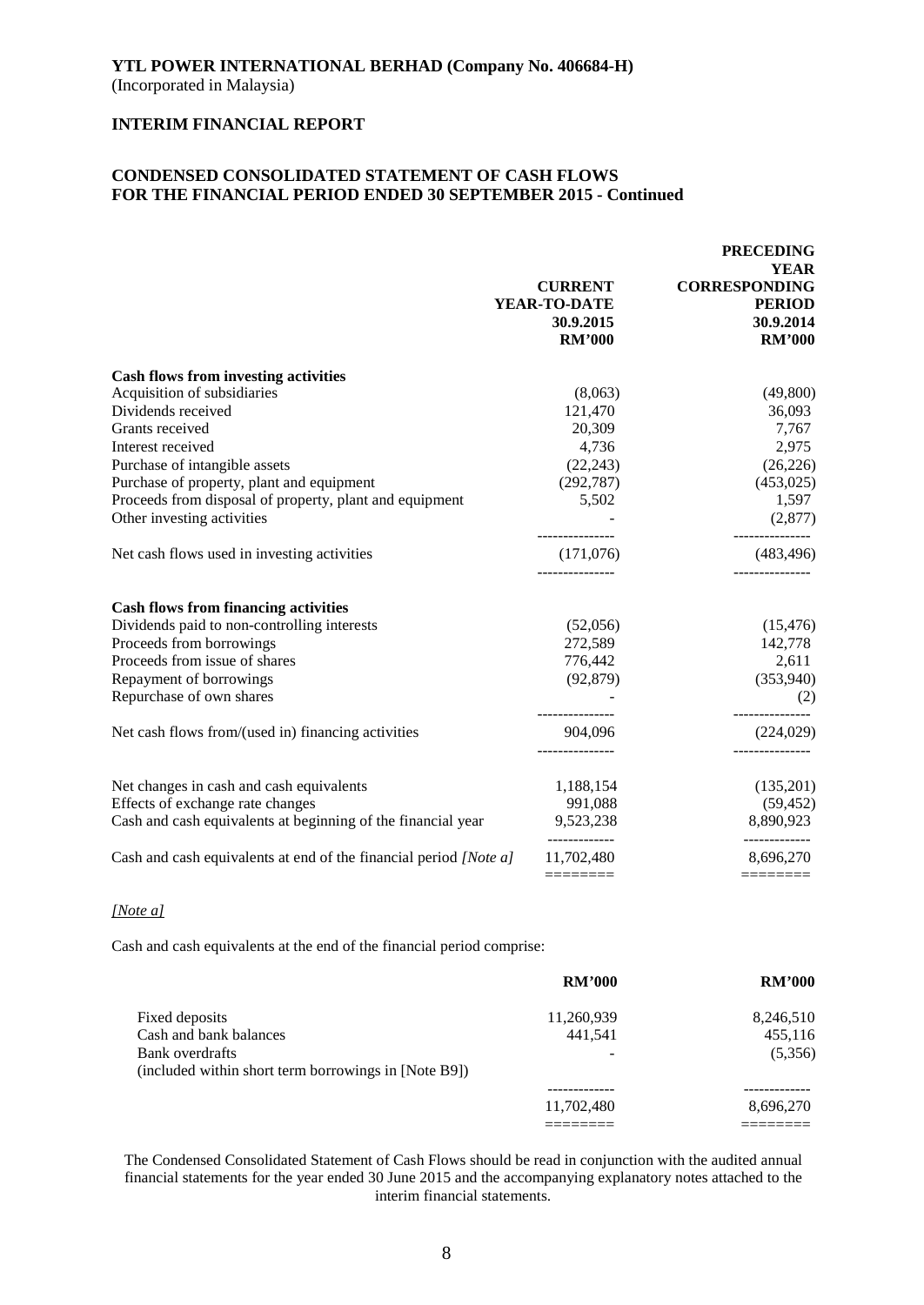(Incorporated in Malaysia)

# **INTERIM FINANCIAL REPORT**

# **PART A – EXPLANATORY NOTES PURSUANT TO MFRS 134**

The interim financial report should be read in conjunction with the audited annual financial statements of the Group for the financial year ended 30 June 2015.

## **A1. Accounting Policies and Methods of Computation**

The interim financial report is unaudited and has been prepared in accordance with Malaysian Financial Reporting Standard ("MFRS") 134: "Interim Financial Reporting" and Chapter 9, part K paragraph 9.22 of the Main Market Listing Requirements of the Bursa Malaysia Securities Berhad ("Bursa Securities").

The accounting policies and methods of computations adopted by the Group in this interim financial report are consistent with those adopted in the annual audited financial statements for the financial year ended 30 June 2015.

There is no new MFRSs or amendments to MFRSs which were effective for financial year beginning on or after 1 July 2015.

The explanatory notes contained herein provide an explanation of the events and transactions that are significant to the understanding of the changes in the financial position and performance of the Group since the financial year ended 30 June 2015.

## **A2. Seasonality or Cyclicality of Operations**

The business operations of the Group are not materially affected by any seasonal or cyclical factor.

## **A3. Unusual Items**

During the current financial quarter, there was no item of an unusual nature that affects the assets, liabilities, equity, net income or cash flows of the Group.

# **A4. Changes in Estimates of Amounts Reported**

There was no significant change to estimate of amount reported in prior interim periods or prior financial years.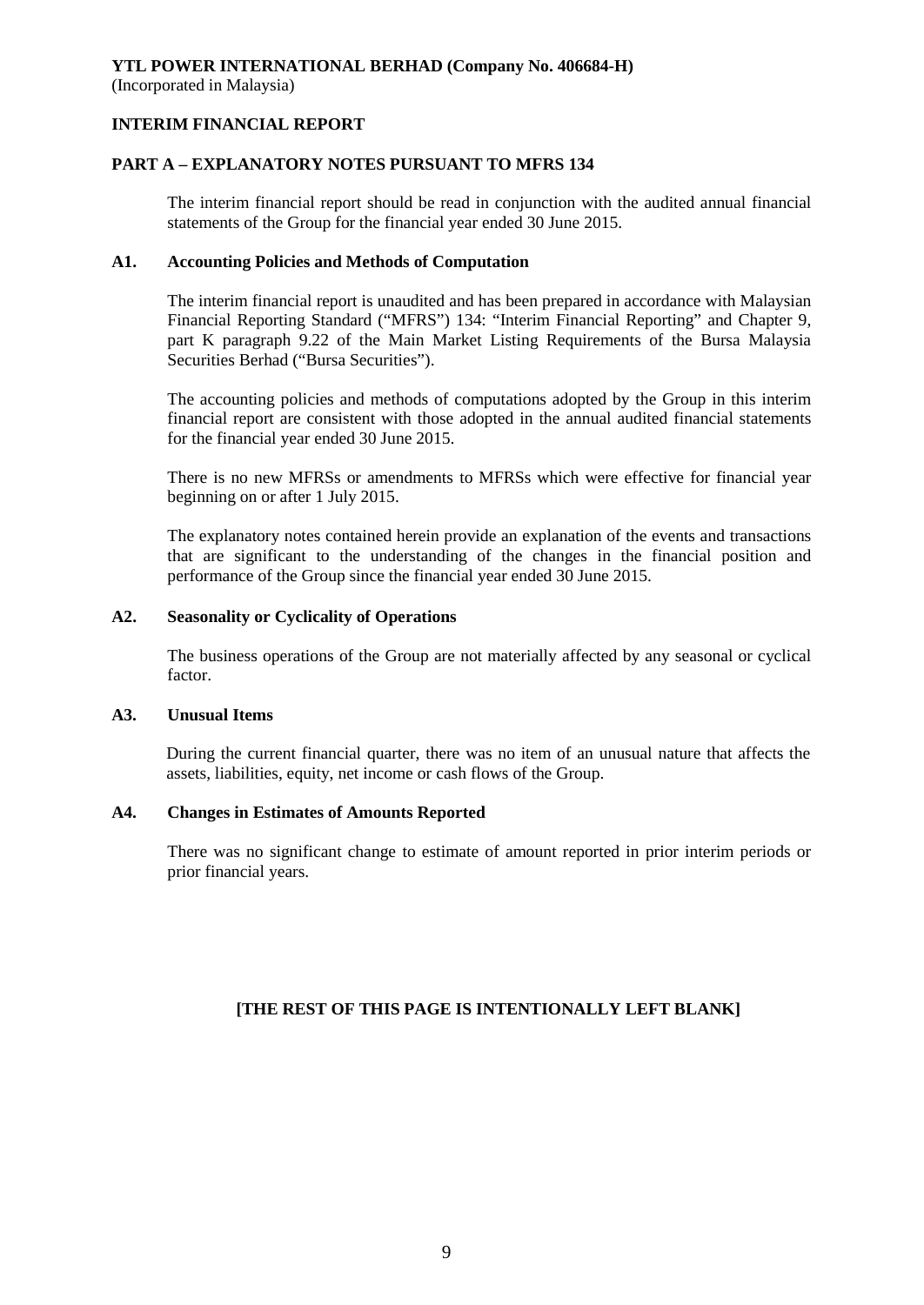### **Notes – continued**

#### **A5. Changes in Debt and Equity Securities**

During the current financial quarter, the Company issued 674,550,595 ordinary shares of RM0.50 each, pursuant to the exercise of Warrants 2008/2018 at a weighted average exercise price of RM1.14 per share.

5,287,000 ordinary shares of RM0.50 each were issued pursuant to the exercise of employees' share options granted under the Company's Employees Share Option Scheme at an exercise price of RM1.41 per share during the current financial quarter.

A total of 100 ordinary shares of RM0.50 each were repurchased from the open market for a total consideration of RM197 for the current financial quarter. The share buyback transactions were financed by internally generated funds. The shares purchased are held as treasury shares. As at 30 September 2015, the number of treasury shares held was 384,264,679 ordinary shares of RM0.50 each.

The outstanding debts are as disclosed in Note B9.

#### **A6. Dividends Paid**

There was no dividend paid during the current financial quarter.

### **A7. Segment Information**

The Group has five reportable segments as described below:

- a) Power generation (Contracted)
- b) Multi utilities business (Merchant)
- c) Water and sewerage
- d) Mobile broadband network
- e) Investment holding activities

Management monitors the operating results of business segments separately for the purpose of making decisions about resources to be allocated and of assessing performance.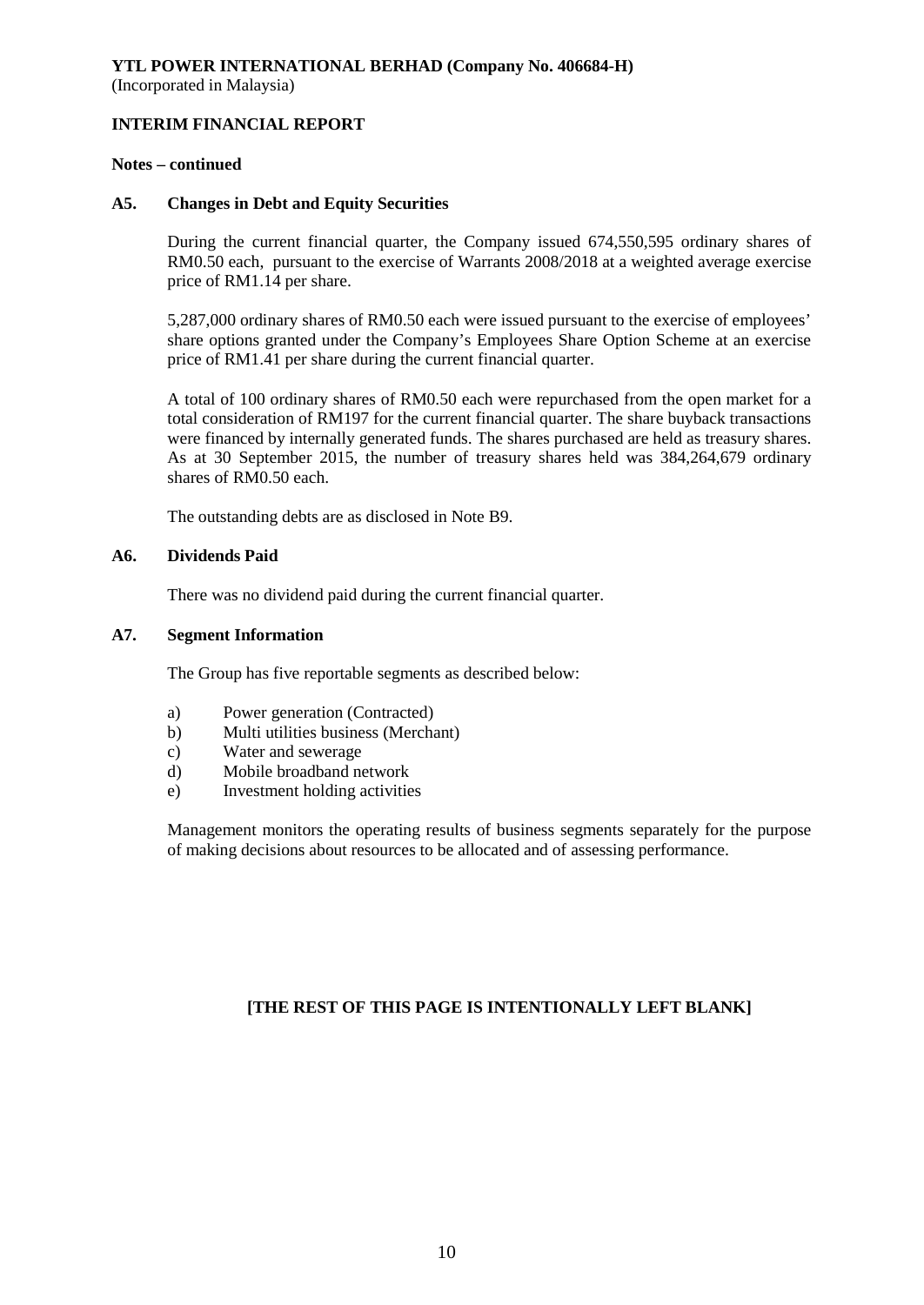# **Notes – continued**

Segment information for the financial period ended 30 September 2015:

|                                              | <b>Power</b><br>generation<br>(Contracted)<br><b>RM'000</b> | Multi<br>utilities<br><b>business</b><br>(Merchant)<br><b>RM'000</b> | Water &<br>sewerage<br><b>RM'000</b> | Mobile<br><b>broadband</b><br>network<br><b>RM'000</b> | Investment<br>holding<br>activities<br><b>RM'000</b> | Group<br><b>RM'000</b> |
|----------------------------------------------|-------------------------------------------------------------|----------------------------------------------------------------------|--------------------------------------|--------------------------------------------------------|------------------------------------------------------|------------------------|
| <b>External</b><br><b>Revenue</b>            | 290,116                                                     | 1,869,393                                                            | 865,741                              | 143,279                                                | 51,496                                               | 3,220,025              |
| Inter-<br>segment<br><b>Revenue</b>          |                                                             | $\overline{\phantom{a}}$                                             |                                      | 152                                                    | 30,849                                               | 31,001                 |
| <b>Segment</b><br>profit/loss)<br>before tax | 61,066                                                      | 36,701                                                               | 241,665                              | (102,746)                                              | 29,605                                               | 266,291                |

Segment information for the financial period ended 30 September 2014:

|                                               | <b>Power</b><br>generation<br>(Contracted)<br><b>RM'000</b> | Multi<br>utilities<br><b>business</b><br>(Merchant)<br><b>RM'000</b> | Water &<br>sewerage<br><b>RM'000</b> | Mobile<br><b>broadband</b><br>network<br><b>RM'000</b> | Investment<br>holding<br>activities<br><b>RM'000</b> | Group<br><b>RM'000</b> |
|-----------------------------------------------|-------------------------------------------------------------|----------------------------------------------------------------------|--------------------------------------|--------------------------------------------------------|------------------------------------------------------|------------------------|
| <b>External</b><br><b>Revenue</b>             | 331,127                                                     | 2,092,392                                                            | 755,007                              | 148,148                                                | 32,036                                               | 3,358,710              |
| Inter-<br>segment<br><b>Revenue</b>           |                                                             |                                                                      |                                      | 297                                                    | 23,368                                               | 23,665                 |
| <b>Segment</b><br>profit/(loss)<br>before tax | 66,733                                                      | 75,024                                                               | 199,979                              | (77, 934)                                              | 39,071                                               | 302,873                |

# **A8. Events After the Interim Period**

There was no item, transaction or event of a material or unusual nature during the period from the end of the quarter under review to the date of this report.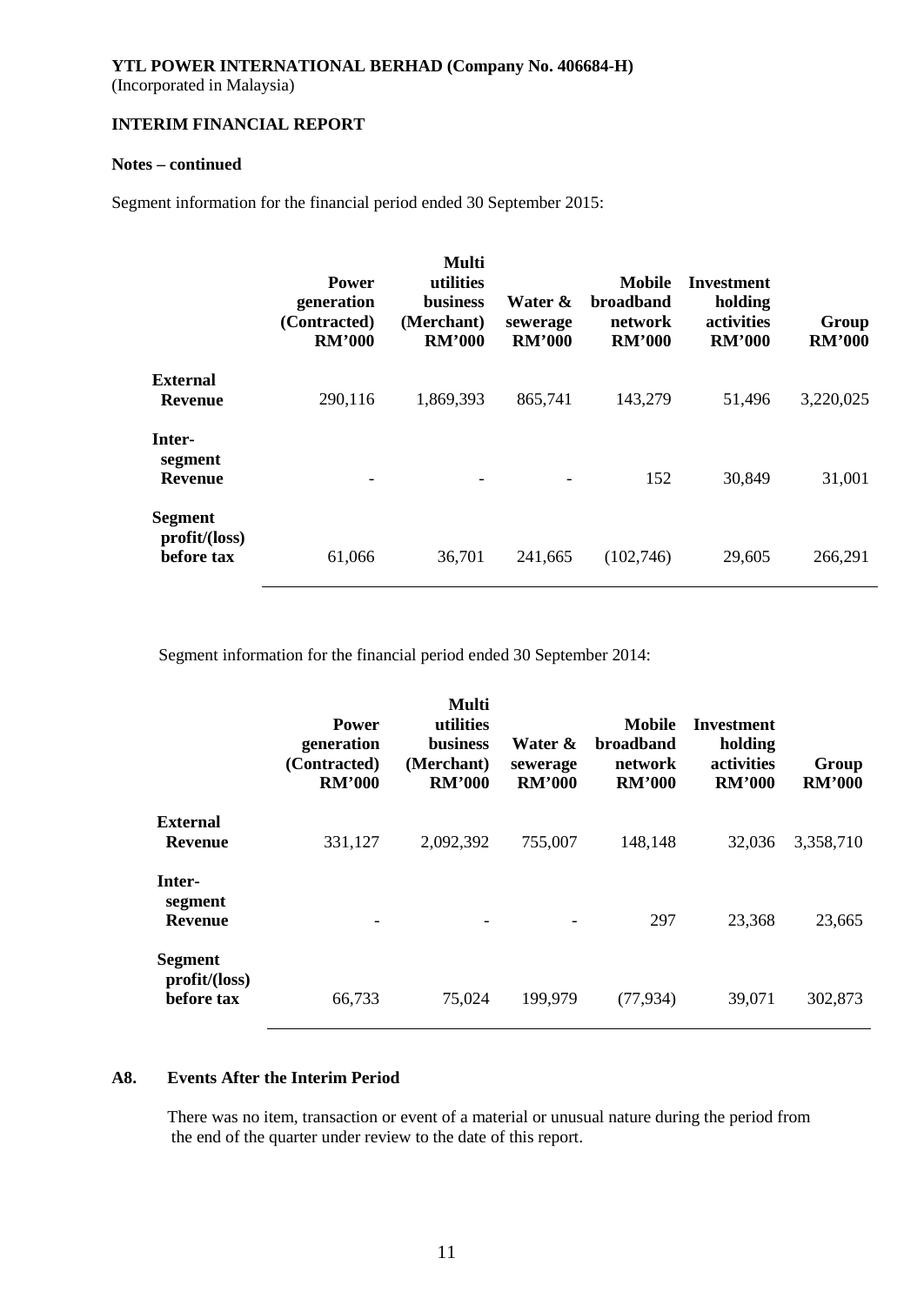#### **Notes – continued**

#### **A9. Changes in the Composition of the Group**

There were no changes in the composition of the Group for the current financial period, including business combinations, obtaining or losing control of subsidiaries and long-term investments, restructurings and discontinuing operations save for the following :-

(i) On 8 July 2015, YTL Property Holdings (UK) Limited ("YTLPUK") was incorporated in England and Wales as a wholly-owned subsidiary of YTL Utilities (UK) Limited (an indirect wholly-owned subsidiary of the Company). As a result, YTLPUK became an indirect wholly-owned subsidiary of the Company.

YTLPUK was incorporated with an issued share capital of GBP1 comprising 1 ordinary share of the nominal value of GBP1. YTLPUK is intended to be principally involved in investing in development land in UK.

(ii) YTL Jordan Services Holdings Limited ("YTLJSH") and YTL Jordan Power Holdings Limited ("YTLJPH") were incorporated in the Republic of Cyprus on 10 July 2015 and 13 July 2015, respectively as wholly-owned subsidiaries of the Company, each with an authorized share capital of EUR5,000 divided into 5,000 shares of EUR1.00 each, and issued share capital of EUR1,000 comprising 1,000 ordinary shares of EUR1.00 each.

YTLJSH and YTLJPH will be principally involved in investment holding.

(iii) On 15 July 2015, YTL Jawa Energy B.V. ("YTLJE"), an indirect wholly-owned subsidiary of the Company, entered into a Share Purchase Agreement with the sellers ("Sellers") listed below, for the acquisition of a total of 2,000,000 ordinary shares of the nominal value of USD1 each in the capital of P.T. Tanjung Jati Power Company ("TJPC"), representing 80% of the issued and paid-up share capital of TJPC, for an aggregate consideration of USD2,000,000.00 in cash:

| Name of Sellers                                       | Number of<br>ordinary shares |
|-------------------------------------------------------|------------------------------|
| P.T. Bakrie Power<br>TJA Power Corporation (Asia) Ltd | 750,000<br>1,250,000         |
| <b>TOTAL</b>                                          | 2,000,000                    |

The acquisition was completed on 20 August 2015. Consequent thereto, TJPC became a subsidiary of YTLJE and an indirect subsidiary of the Company.

#### **A10. Changes in Contingent Liabilities**

There were no material changes in the contingent liabilities of the Group since the last financial year ended 30 June 2015.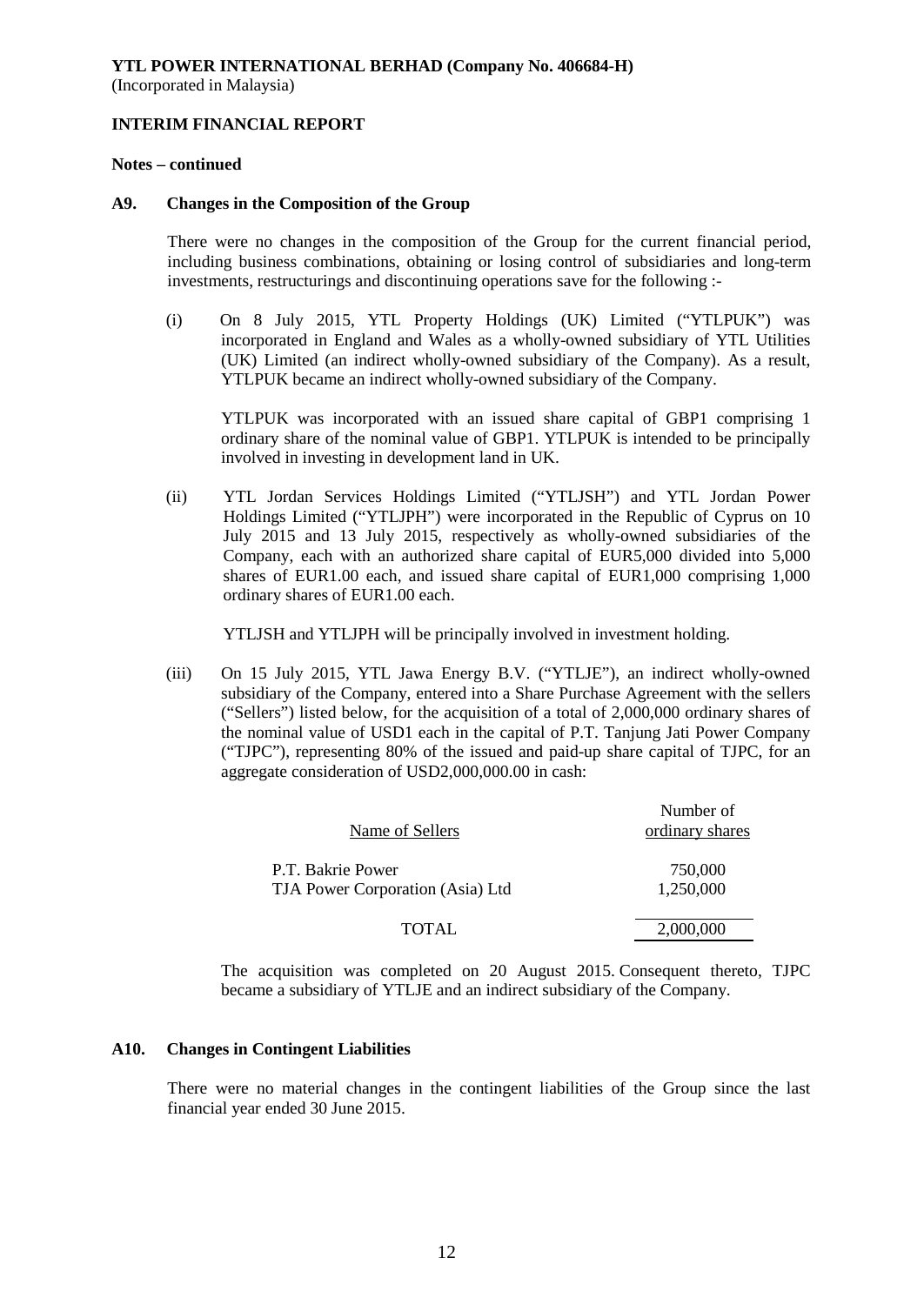# **Notes – continued**

#### **A11. Fair value measurement**

The Group measures fair value using the following fair value hierarchy that reflects the significance of the input used in making the measurements:

- a) Level 1 quoted price (unadjusted) in active market for identical assets or liabilities;
- b) Level 2 inputs other than quoted prices included within Level 1 that are observable for the assets or liabilities, either directly (that is, as prices) or indirectly (that is, derived from prices); and
- c) Level 3 inputs for the assets or liabilities that are not based on observable market data (unobservable inputs).

The following table presents the Group's assets and liabilities that are measured at fair value as at:

|                                                                | Level 1<br>RM'000 | Level 2<br>RM'000 | Level 3<br>RM'000 | Total<br>RM'000 |
|----------------------------------------------------------------|-------------------|-------------------|-------------------|-----------------|
| 30.9.2015                                                      |                   |                   |                   |                 |
| <b>Assets</b>                                                  |                   |                   |                   |                 |
| Financial assets at fair value<br>through profit or loss:      |                   |                   |                   |                 |
| - Trading derivatives                                          |                   | 27,037            |                   | 27,037          |
| Available-for-sale                                             | 50,686            | 5,924             | 173,513           | 230,123         |
| Derivatives used for                                           |                   |                   |                   |                 |
| hedging                                                        |                   | 225,750           |                   | 225,750         |
| Total assets                                                   | 50,686            | 258,711           | 173,513           | 482,910         |
| <b>Liabilities</b>                                             |                   |                   |                   |                 |
| Financial liabilities at fair value<br>through profit or loss: |                   |                   |                   |                 |
| - Trading derivatives                                          |                   | 55,427            |                   | 55,427          |
| Derivatives used for                                           |                   |                   |                   |                 |
| hedging                                                        |                   | 721,136           |                   | 721,136         |
| Total liabilities                                              |                   | 776,563           |                   | 776,563         |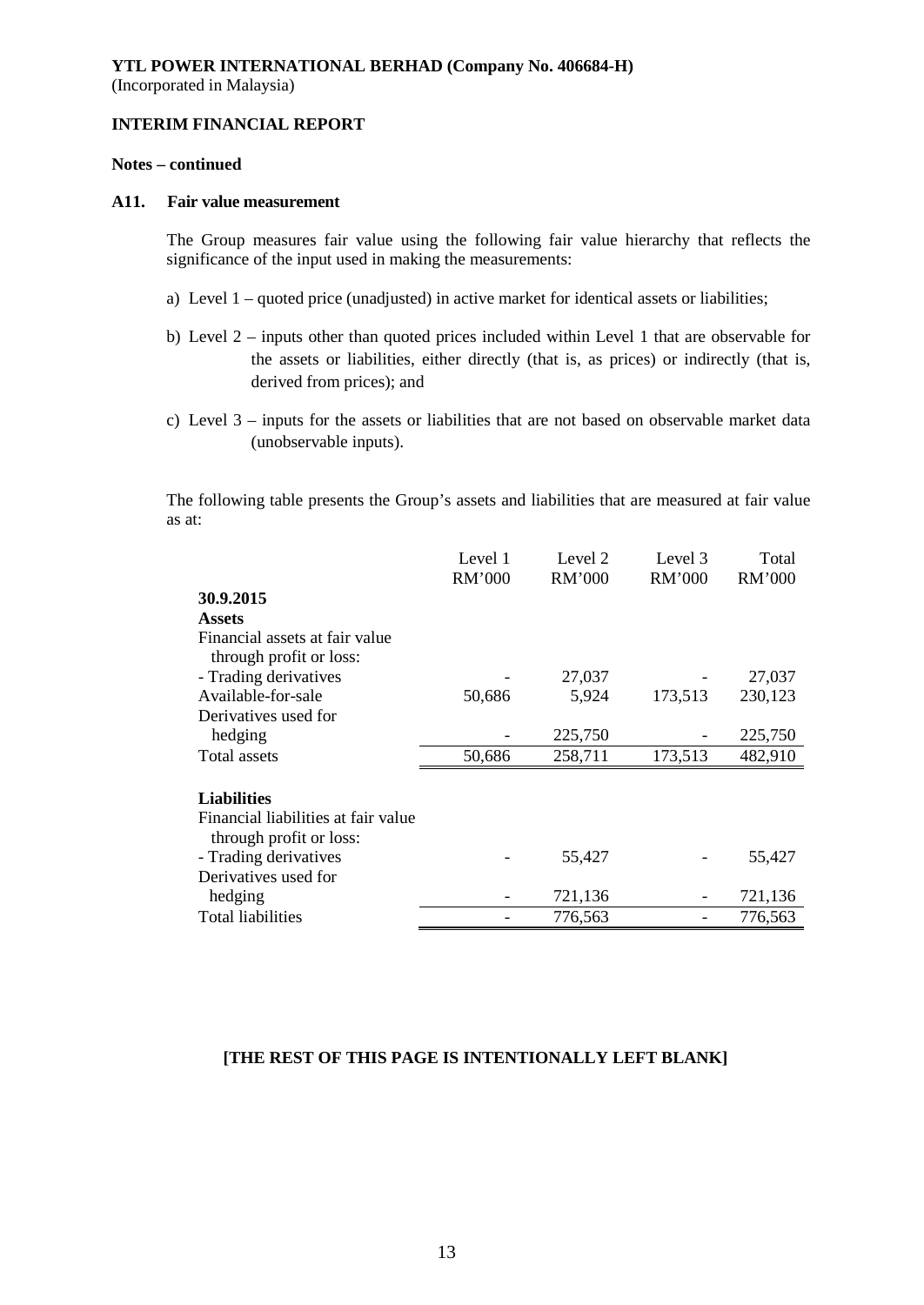# **PART B – EXPLANATORY NOTES PURSUANT TO APPENDIX 9B OF THE LISTING REQUIREMENTS OF BURSA MALAYSIA SECURITIES BERHAD**

### **B1. Review of the Results**

The comparison of the results is tabulated below:

|                                      | <b>Individual Quarter</b> |               | <b>Cumulative Quarter</b> |               |  |
|--------------------------------------|---------------------------|---------------|---------------------------|---------------|--|
|                                      | 30.9.2015<br>30.9.2014    |               | 30.9.2015                 | 30.9.2014     |  |
|                                      | <b>RM'000</b>             | <b>RM'000</b> | <b>RM'000</b>             | <b>RM'000</b> |  |
| <b>Revenue</b>                       |                           |               |                           |               |  |
| Power generation                     |                           |               |                           |               |  |
| (Contracted)                         | 290,116                   | 331,127       | 290,116                   | 331,127       |  |
| Multi utilities business             |                           |               |                           |               |  |
| (Merchant)                           | 1,869,393                 | 2,092,392     | 1,869,393                 | 2,092,392     |  |
| Water & sewerage                     | 865,741                   | 755,007       | 865,741                   | 755,007       |  |
| Mobile broadband network             | 143,279                   | 148,148       | 143,279                   | 148,148       |  |
| Investment holding                   |                           |               |                           |               |  |
| activities                           | 51,496                    | 32,036        | 51,496                    | 32,036        |  |
|                                      | 3,220,025                 | 3,358,710     | 3,220,025                 | 3,358,710     |  |
|                                      |                           |               |                           |               |  |
|                                      |                           |               |                           |               |  |
| <b>Profit/(Loss)</b> before taxation |                           |               |                           |               |  |
| Power generation                     |                           |               |                           |               |  |
| (Contracted)                         | 61,066                    | 66,733        | 61,066                    | 66,733        |  |
| Multi utilities business             |                           |               |                           |               |  |
| (Merchant)                           | 36,701                    | 75,024        | 36,701                    | 75,024        |  |
| Water & sewerage                     | 241,665                   | 199,979       | 241,665                   | 199,979       |  |
| Mobile broadband network             | (102, 746)                | (77, 934)     | (102,746)                 | (77, 934)     |  |
| Investment holding                   |                           |               |                           |               |  |
| activities                           | 29,605                    | 39,071        | 29,605                    | 39,071        |  |
|                                      | 266,291                   | 302,873       | 266,291                   | 302,873       |  |

# a) Current Quarter vs Preceding Year Corresponding Quarter

The Group recorded a revenue of RM3,220.0 million for the current financial quarter ended 30 September 2015 as compared to RM3,358.7 million recorded in the preceding year corresponding quarter ended 30 September 2014. The Group profit before taxation for the current financial quarter was RM266.3 million, a decrease of RM36.6 million or 12.1% as compared to a profit of RM302.9 million recorded in the preceding year corresponding quarter. The decrease in profit before taxation was principally attributable to lower contribution from Multi utilities business segment and further loss recorded in Mobile broadband network segment.

Performance of the respective operating business segments for the quarter ended 30 September 2015 as compared to the preceding year corresponding quarter is analysed as follows: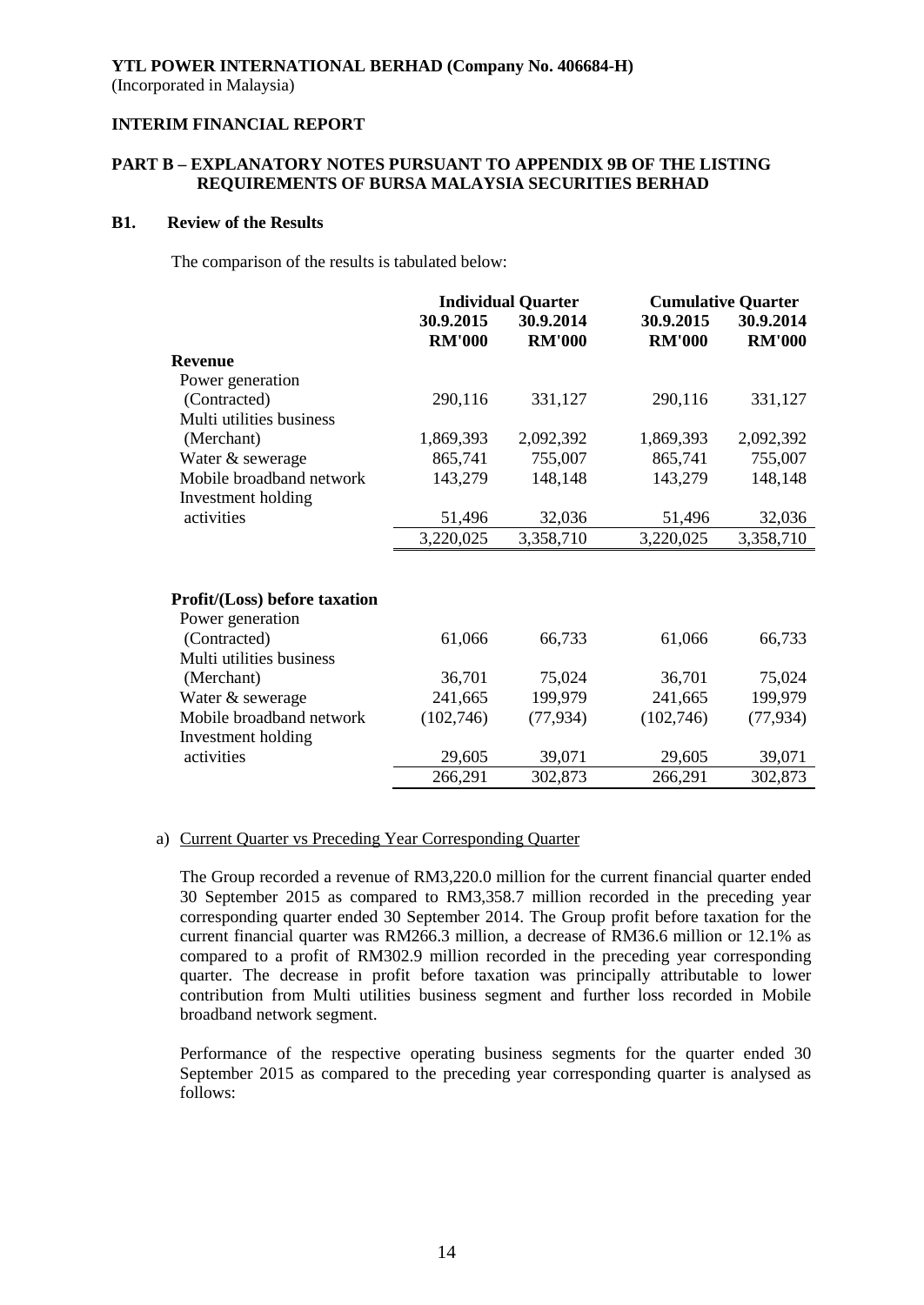# **YTL POWER INTERNATIONAL BERHAD (Company No. 406684-H)**

(Incorporated in Malaysia)

### **INTERIM FINANCIAL REPORT**

# **Notes – continued**

#### Power generation (Contracted)

The decrease in revenue and profit before taxation was principally due to lower generation of electricity sales in the current quarter as compared to the preceding year corresponding quarter.

#### Multi utilities business (Merchant)

The decrease in revenue and profit before taxation were mainly due to lower vesting volume.

#### Water & sewerage

The increase in revenue and profit before taxation was due to the lower operating cost and the weakening of Ringgit Malaysia against Great Britain Pound.

Mobile broadband network The higher loss before taxation was mainly due to higher depreciation charge.

Investment holding activities The higher revenue recorded in this segment was mainly due to higher interest income.

### **B2. Comparison with Preceding Quarter**

|                                     | <b>Current</b><br><b>Quarter</b><br>30.9.2015<br><b>RM'000</b> | <b>Preceding</b><br><b>Quarter</b><br>30.6.2015<br><b>RM'000</b> |  |
|-------------------------------------|----------------------------------------------------------------|------------------------------------------------------------------|--|
| Revenue                             | 3,220,025                                                      | 2,779,440                                                        |  |
| Consolidated profit before taxation | 266,291                                                        | 257,131                                                          |  |
| Consolidated profit after taxation  | 174,134                                                        | 212,578                                                          |  |

The decrease in Group profit after taxation as compared to preceding quarter was principally attributable to substantial deferred tax credit recognised in the preceding quarter.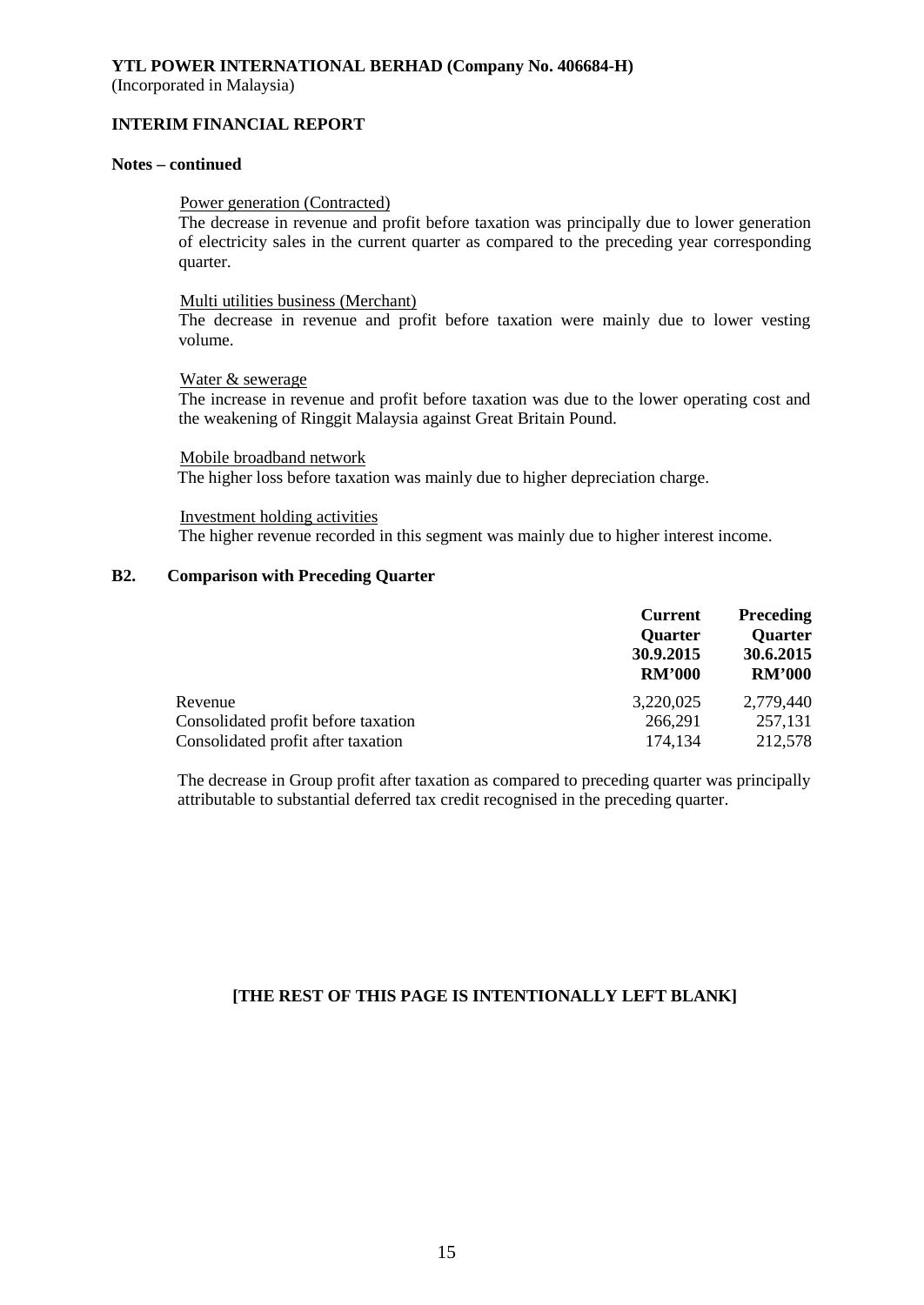# **YTL POWER INTERNATIONAL BERHAD (Company No. 406684-H)**

(Incorporated in Malaysia)

# **INTERIM FINANCIAL REPORT**

# **Notes – continued**

#### **B3. Prospects**

## Power generation (Contracted)

The power purchase agreement was successfully completed on 30 September 2015. YTL Power Generation Sdn Bhd has also been selected as a successful bidder for the supply of power from the existing facility in Paka under the short term capacity bid called by the Malaysian Energy Commission. Discussions on the terms and conditions are currently ongoing and on completion, a new Power Purchase Agreement is expected to be signed for the period from 1<sup>st</sup> March 2016 to 31<sup>st</sup> December 2018.

## Multi utilities business (Merchant)

Despite the current challenges , this segment will continue to build momentum by growing a diversified portfolio comprising both regulated and non-regulated businesses, enhancing overall business efficiencies and delivering value to customers in an effort to maintain an overall competitive position.

## Water & sewerage

Wessex Water which operates under a strict regulatory regime is confident of delivering its 2015-20 regulatory outperformance target by restructuring its business objectives and will continue to provide customers with first-class affordable service.

## Mobile broadband network

This business segment remains committed to offering its customers value-for-money mobile broad band services and will add LTE services to its network in the near future in an effort to continuously grow its subscriber base to generate higher revenue.

# **B4. Profit Forecast**

The Group did not issue any profit forecast during the financial year.

# **B5. Audit Report of the preceding financial year ended 30 June 2015**

The Auditors' Report on the financial statements of the financial year ended 30 June 2015 did not contain any qualification.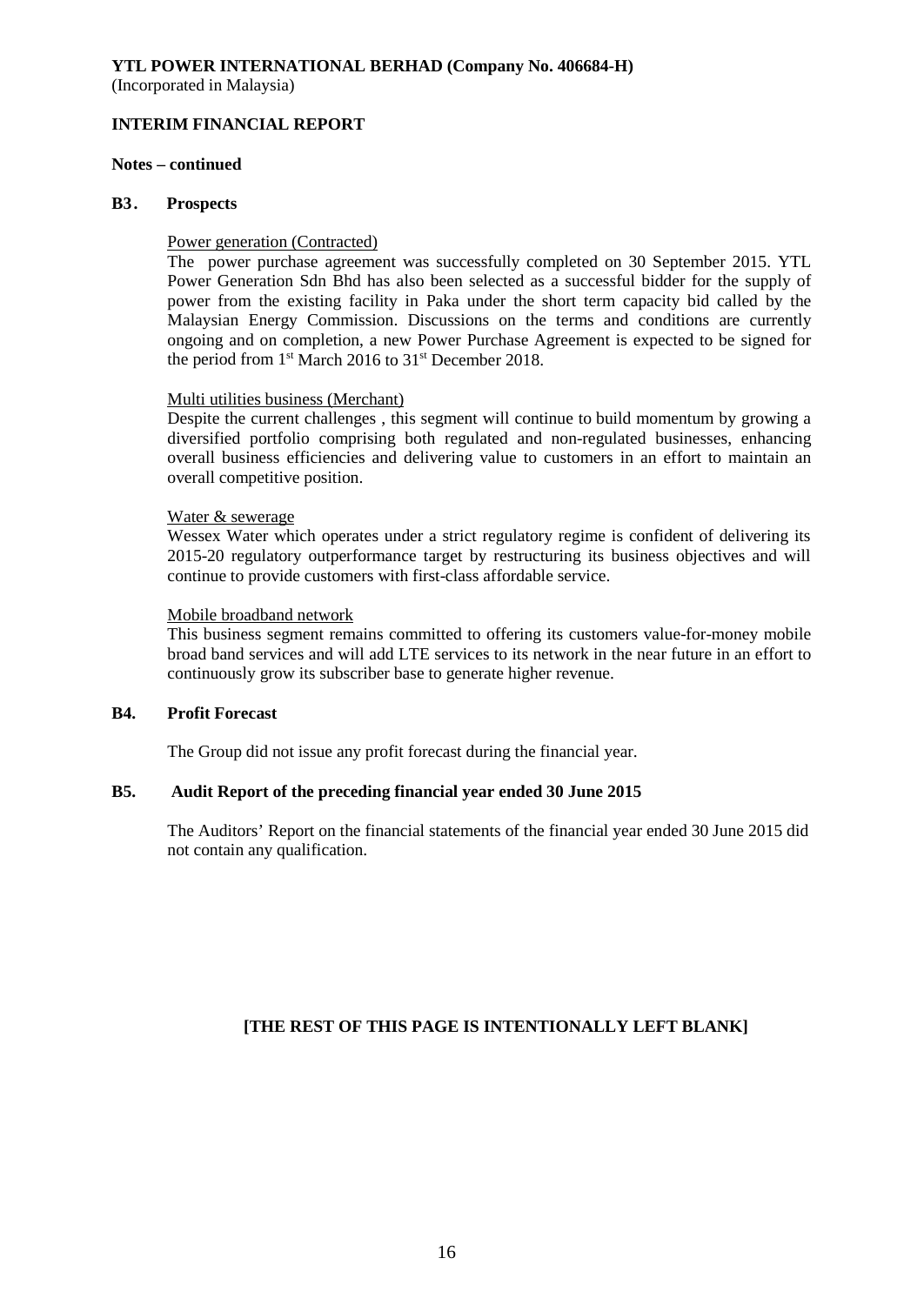## **YTL POWER INTERNATIONAL BERHAD (Company No. 406684-H)** (Incorporated in Malaysia)

### **INTERIM FINANCIAL REPORT**

# **Notes – continued**

#### **B6. Profit for the period**

|                                               | <b>Current</b> | <b>Current</b> |  |
|-----------------------------------------------|----------------|----------------|--|
|                                               | Year           | Year           |  |
|                                               | Quarter        | <b>To Date</b> |  |
|                                               | 30.9.2015      | 30.9.2015      |  |
|                                               | <b>RM'000</b>  | <b>RM'000</b>  |  |
| Profit before taxation is stated after        |                |                |  |
| charging/(crediting):                         |                |                |  |
| Allowance for impairment of receivables       |                |                |  |
| (net of reversal)                             | 22,712         | 22,712         |  |
| Allowance for impairment of inventories       | 326            | 326            |  |
| Amortisation of grant and contributions       | (5,098)        | (5,098)        |  |
| Amortisation of intangible assets             | 23,589         | 23,589         |  |
| Depreciation of property, plant and equipment | 348,238        | 348,238        |  |
| Interest income                               | (5,731)        | (5,731)        |  |
| Interest expense                              | 238,211        | 238,211        |  |
| Loss on foreign exchange                      | 32,099         | 32,099         |  |
| Net gain on disposal of property, plant       |                |                |  |
| and equipment                                 | (3,264)        | (3,264)        |  |
| Provision for liabilities and charges         | 429            | 429            |  |
|                                               |                |                |  |

There was no exceptional items charged/(credited) for the period.

### **B7. Taxation**

|                              | <b>Current</b> | <b>Current</b> |
|------------------------------|----------------|----------------|
|                              | Year           | Year           |
|                              | Quarter        | <b>To Date</b> |
|                              | 30.9.2015      | 30.9.2015      |
|                              | <b>RM'000</b>  | <b>RM'000</b>  |
| In respect of current period |                |                |
| - Income Tax                 | 69,185         | 69,185         |
| - Deferred Tax               | 22,972         | 22,972         |
|                              |                |                |
|                              | 92,157         | 92,157         |
|                              |                |                |

The effective tax rate of the Group as compared to the Malaysian statutory income tax rate for the current financial quarter is higher mainly due to income subjected to different tax jurisdictions and expenses not deductible for tax purposes, partially offset by income not subjected to tax.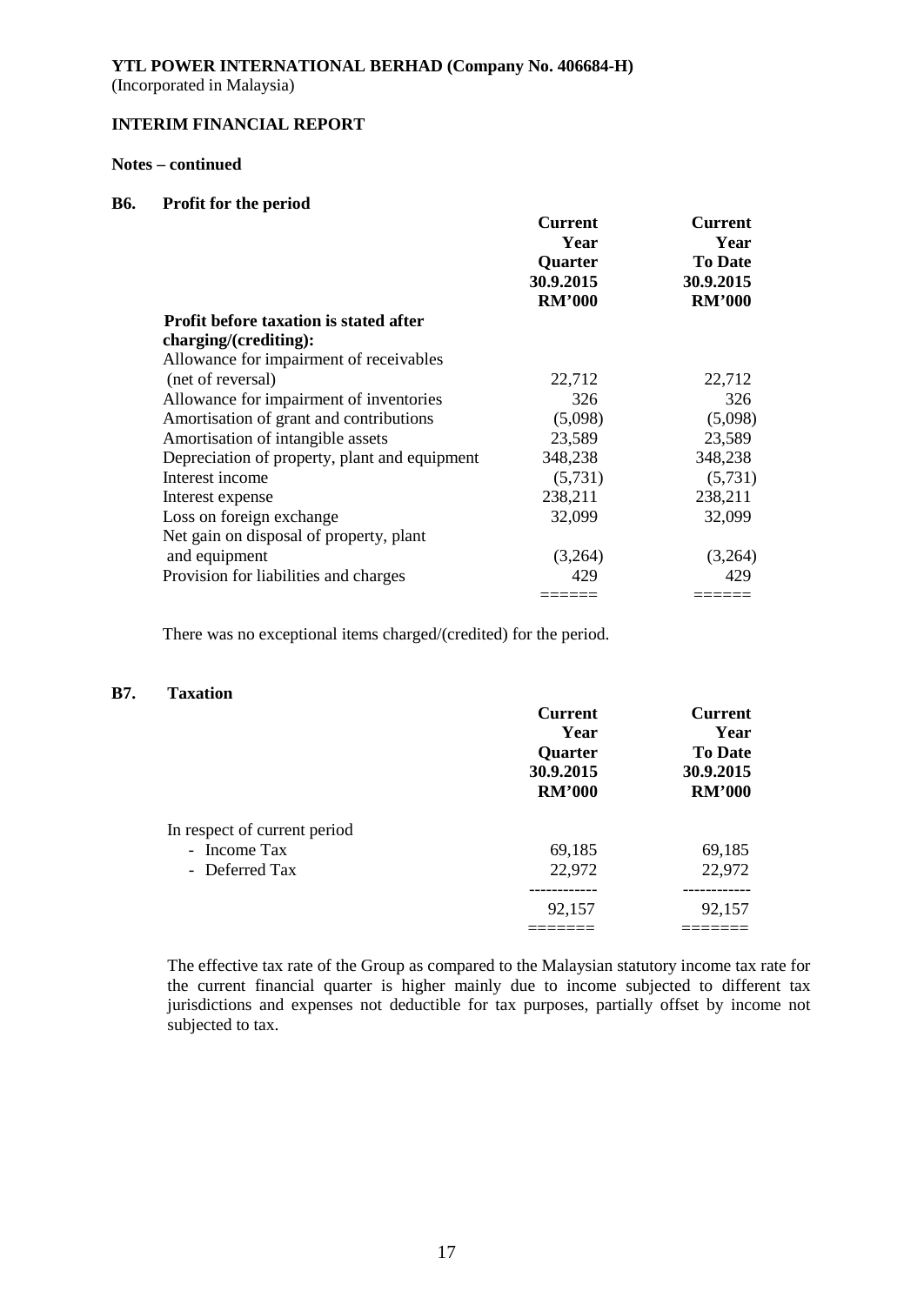# **Notes – continued**

#### **B8. Corporate Proposals**

There were no corporate proposals announced by the Company which are not completed as at the date of this report.

#### **B9. Group Borrowings and Debt Securities**

The Group's borrowings from financial institutions as at 30 September 2015 are as follows:

|           | <b>Short term</b>        |                          | Long term                |                            |                           |
|-----------|--------------------------|--------------------------|--------------------------|----------------------------|---------------------------|
|           | <b>Bonds</b>             | <b>Borrowings</b>        | <b>Bonds</b>             | <b>Borrowings</b>          | <b>Total</b>              |
|           | <b>RM'000</b>            | <b>RM'000</b>            | <b>RM'000</b>            | <b>RM'000</b>              | <b>RM'000</b>             |
| Secured   |                          | 54,961                   | -                        | 75,357                     | 130,318                   |
| Unsecured |                          | 2,043,375<br>----------- | 15,315,841<br>---------- | 10,465,444<br>------------ | 27,824,660<br>----------- |
| Total     | $\overline{\phantom{a}}$ | 2,098,336                | 15,315,841               | 10,540,801                 | 27,954,978                |

The borrowings which are denominated in foreign currency are as follows:

| In US Dollar ('000)        | 399.934   |
|----------------------------|-----------|
| In Sterling Pound ('000)   | 1.948.186 |
| In Singapore Dollar ('000) | 2.315.630 |
|                            |           |

All borrowings of subsidiaries are on a non-recourse basis to the Company save and except for the following which is guaranteed by the Company:

a) USD200 million term loan due on 17 December 2015.

b) RM200 million revolving credit due on 27 November 2015.

c) RM200 million revolving credit due on 9 December 2015.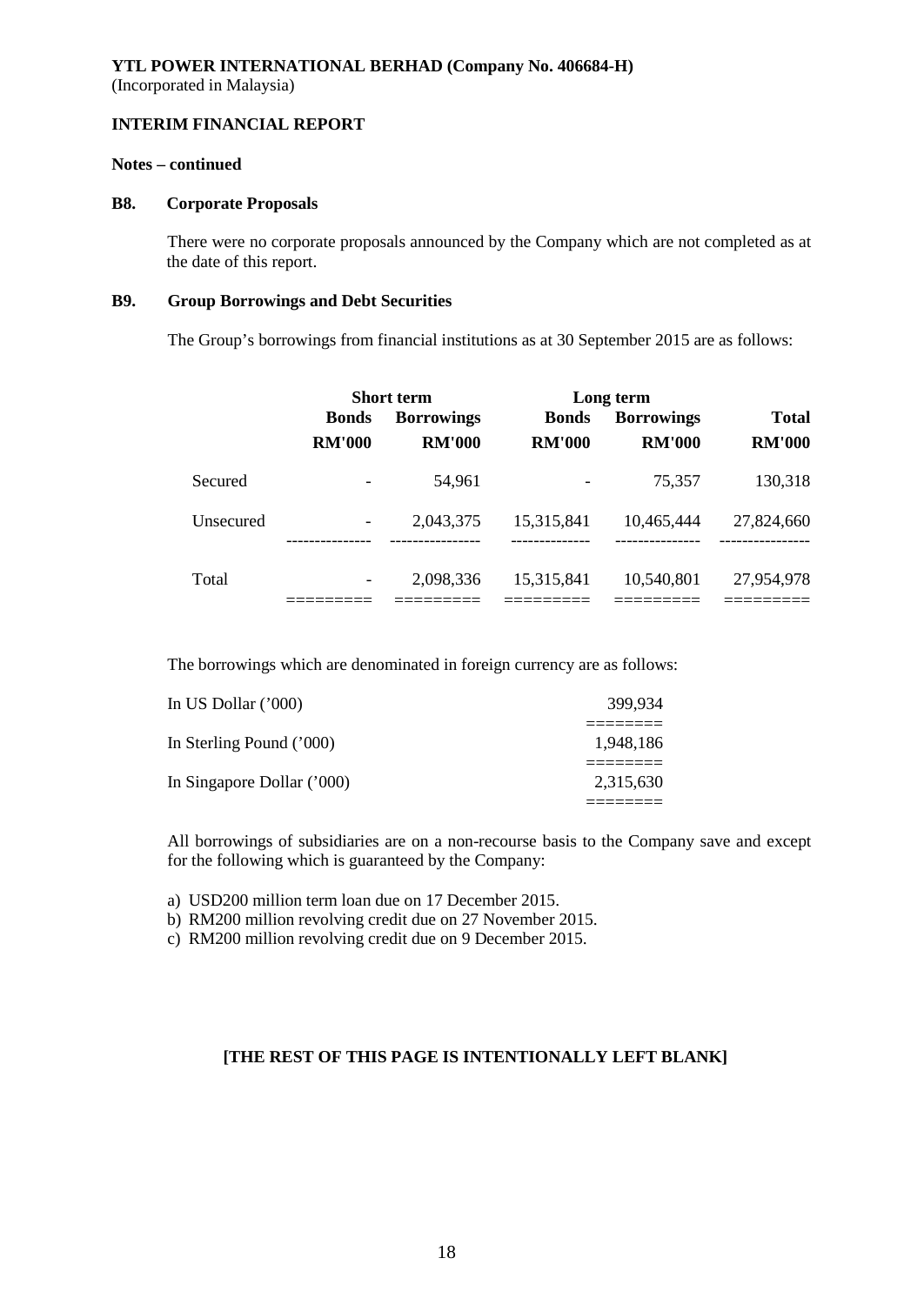#### **Notes – continued**

# **B10. Derivative Financial Instruments, Fair Value Changes of Financial Liabilities and Realised and Unrealised Profits or Losses**

(a) Derivative Financial Instruments

As at 30 September 2015, the Group's outstanding derivatives are as follows:

| <b>Type of Derivatives</b>                                                                   | <b>Contract/Notional</b><br>Value<br><b>RM'000</b> | <b>Fair Value</b><br><b>RM'000</b> |
|----------------------------------------------------------------------------------------------|----------------------------------------------------|------------------------------------|
| Fuel oil swaps<br>- Less than 1 year<br>- 1 year to 3 years<br>- More than 3 years           | 1,787,468<br>642,039<br>3,781                      | 1,241,568<br>434,339<br>3,016      |
| <b>Currency forwards</b><br>- Less than 1 year<br>- 1 year to 3 years<br>- More than 3 years | 1,603,827<br>729,005<br>20,236                     | 1,749,420<br>802,801<br>22,880     |

The Group entered into fuel oil swaps to hedge highly probable forecast physical fuel oil and natural gas purchases that are expected to occur at various dates in the future. The fuel oil swaps have maturity dates that match the expected occurrence of these transactions.

The Group entered into currency forwards to hedge highly probable forecast transactions denominated in foreign currency expected to occur in the future. The currency forwards have maturity dates that match the expected occurrence of these transactions.

All derivative financial instruments are executed with creditworthy counter parties with a view to limit the credit risk exposure of the Group.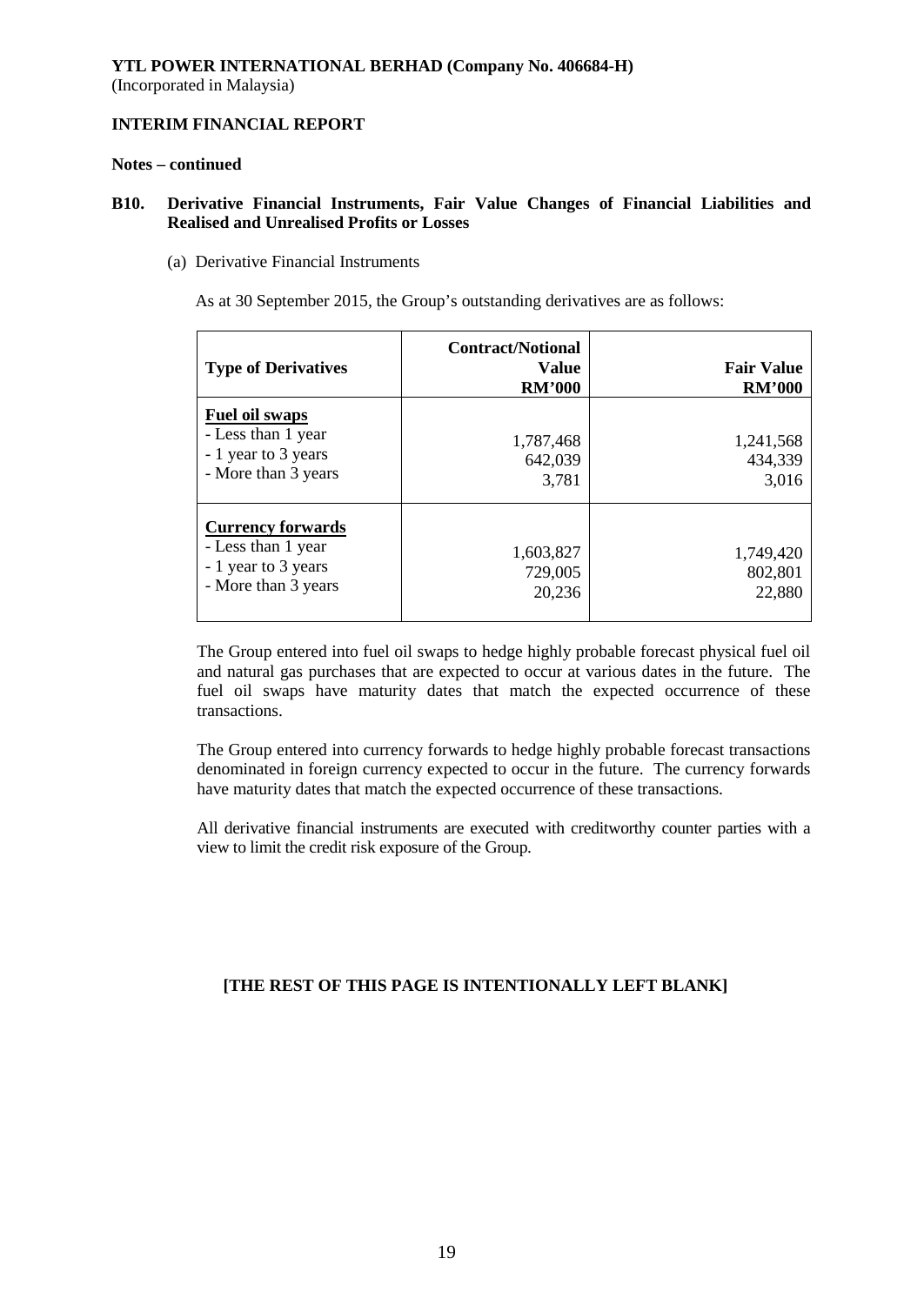# **YTL POWER INTERNATIONAL BERHAD (Company No. 406684-H)**

(Incorporated in Malaysia)

# **INTERIM FINANCIAL REPORT**

# **Notes – continued**

(b) Fair Value Changes of Financial Liabilities

The gains/(losses) arising from fair value changes of financial liabilities for the current financial period ended 30 September 2015 are as follows:

|                                                         |                                                                                                         |                                                                                                                                                            |                | Fair value gain/(loss) |
|---------------------------------------------------------|---------------------------------------------------------------------------------------------------------|------------------------------------------------------------------------------------------------------------------------------------------------------------|----------------|------------------------|
| <b>Type of</b>                                          | <b>Basis of</b>                                                                                         |                                                                                                                                                            | <b>Current</b> | <b>Current</b>         |
| financial                                               | fair value                                                                                              | <b>Reason for the</b>                                                                                                                                      | year           | year                   |
| <b>liabilities</b>                                      | measurement                                                                                             | gain/(loss)                                                                                                                                                | quarter        | to date                |
|                                                         |                                                                                                         |                                                                                                                                                            | 3 months       | 3 months               |
|                                                         |                                                                                                         |                                                                                                                                                            | to             | to                     |
|                                                         |                                                                                                         |                                                                                                                                                            | 30.9.2015      | 30.9.2015              |
|                                                         |                                                                                                         |                                                                                                                                                            | <b>RM'000</b>  | <b>RM'000</b>          |
| Forward<br>foreign<br>currency<br>exchange<br>contracts | Foreign<br>exchange<br>differential<br>between the<br>contracted rate<br>and the market<br>forward rate | Foreign exchange<br>rates differential<br>between the<br>contracted rate and<br>the market forward<br>rate which have<br>moved in favour of<br>the Group   | 10,113         | 10,113                 |
| Fuel oil swap                                           | Fuel oil price<br>differential<br>between the<br>contracted price<br>and the market<br>forward price    | Fuel oil price<br>differential between<br>the contracted price<br>and the market<br>forward price which<br>have moved<br>unfavourably against<br>the Group | (26, 122)      | (26, 122)              |
|                                                         |                                                                                                         | Total                                                                                                                                                      | (16,009)       | (16,009)               |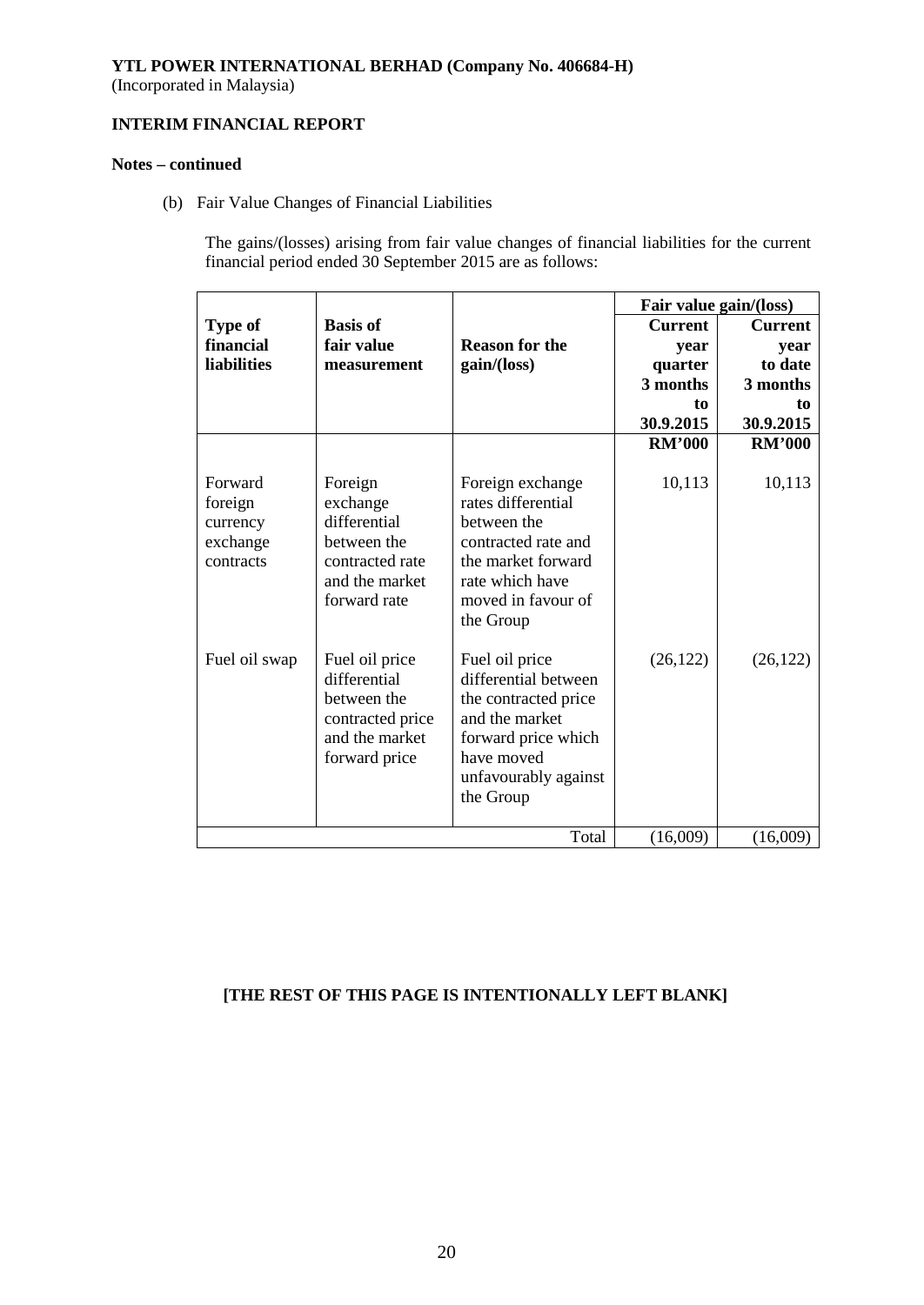(Incorporated in Malaysia)

### **INTERIM FINANCIAL REPORT**

## **Notes – continued**

(c) Realised and Unrealised Profits or Losses

|                                                                     | As at<br>30.9.2015<br><b>RM'000</b>      | Augitea<br>As at<br>30.6.2015<br><b>RM'000</b> |
|---------------------------------------------------------------------|------------------------------------------|------------------------------------------------|
| Retained earnings/(Accumulated losses)<br>of the Group              |                                          |                                                |
| - Realised<br>- Unrealised                                          | 7,521,588<br>(472, 694)<br>------------- | 7,305,489<br>(407, 146)<br>-------------       |
|                                                                     | 7,048,894                                | 6,898,343                                      |
| Retained earnings/(Accumulated losses)<br>from associated companies |                                          |                                                |
| - Realised                                                          | 1,003,480                                | 1,031,525                                      |
| - Unrealised                                                        | (238, 467)                               | (238, 467)                                     |
|                                                                     | 765,013                                  | 793,058                                        |
| Consolidation adjustments                                           | 371,847                                  | 307,550                                        |
| Total Group retained earnings as per                                |                                          |                                                |
| consolidated accounts                                               | 8,185,754                                | 7,998,951                                      |
|                                                                     | ========                                 | ========                                       |

**Audited** 

## **B11. Pending Material Litigation**

(a) A Notice of Arbitration was issued on 31 March 2014 by a subsidiary of the Group against a gas supplier for recovery of sums over-invoiced by the gas supplier under the Agreement for the Sale and Purchase of Dry Gas dated 15 March 1993.

On 16 July 2015, an award was issued in favour of the subsidiary for recovery of the amount in dispute. On 29 July 2015, the gas supplier filed an Originating Summons to set aside or to vary the award under the relevant provisions of the Arbitration Act, 2005. On 21 August 2015, the subsidiary filed a Notice of Application to the High Court to strike out or dismiss the Originating Summons as the Board has been advised that the application to set aside or vary the award has no merit. The hearing of both applications is pending before the Court.

(b) During the financial year, a foreign subsidiary of the Group has commenced proceedings in court against two customers to recover monies due to the subsidiary under contract, following their termination of the electricity retail contracts. The customers have filed their defence and counterclaim, and the matter is now awaiting trial.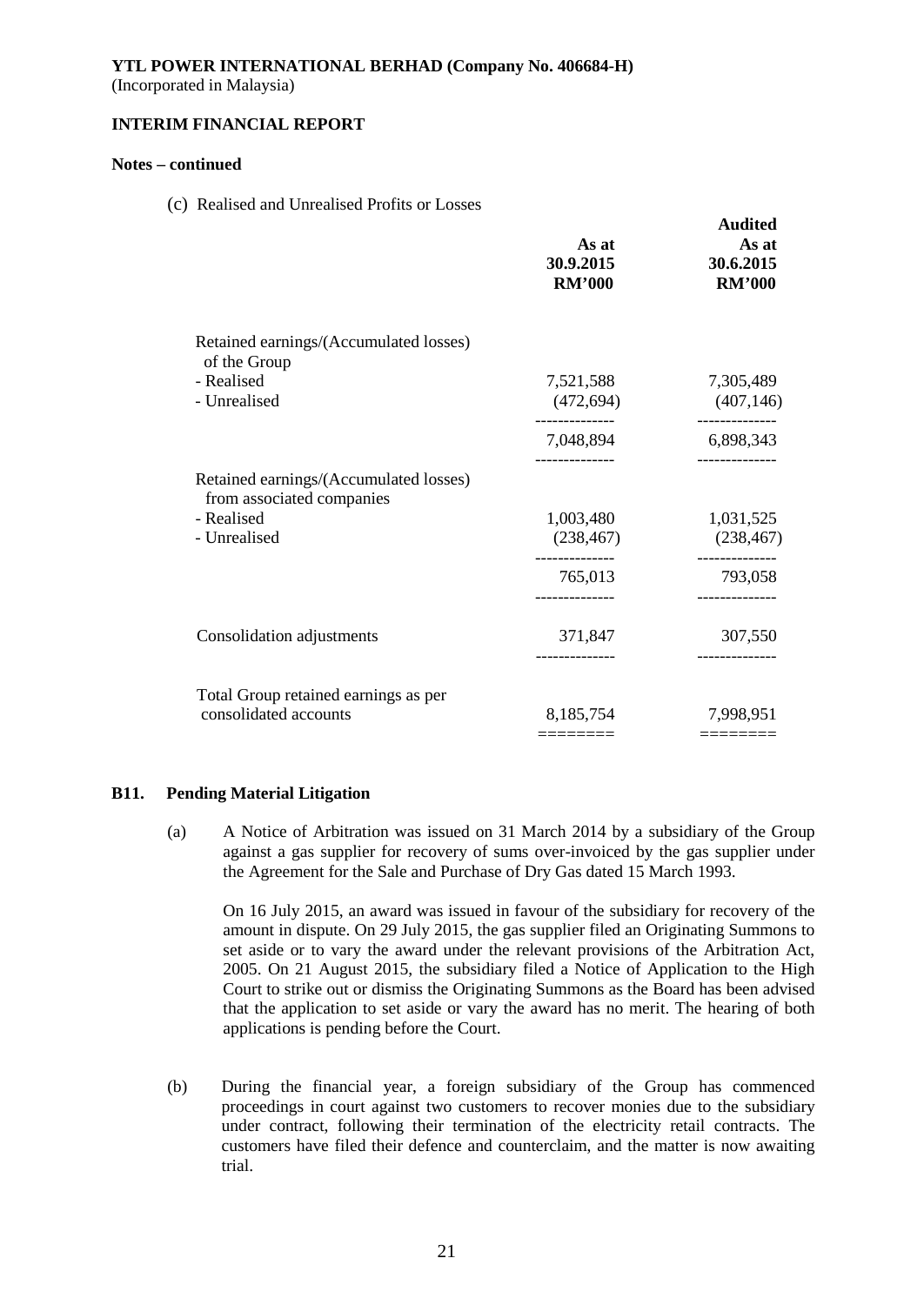(Incorporated in Malaysia)

# **INTERIM FINANCIAL REPORT**

## **Notes – continued**

Based on the legal advice sought by the board, the subsidiary has strong prospects of succeeding in their claim and the customers are highly unlikely to succeed in their counter claim. Thus, no provision has been made for potential losses that may arise from the counterclaims.

# **B12. Dividend**

No dividend has been declared for the current financial quarter.

## **B13. Earnings Per Share**

#### **i) Basic Earnings Per 50 sen Share**

The basic earnings per share of the Group has been computed by dividing the profit attributable to Owners of the Parent by the weighted average number of ordinary shares in issue during the financial quarter as set out below:

|                                             | <b>Current</b><br>Year<br><b>Quarter</b><br>30.9.2015 | <b>Preceding</b><br>Year<br>Corresponding<br><b>Quarter</b><br>30.9.2014 |
|---------------------------------------------|-------------------------------------------------------|--------------------------------------------------------------------------|
| Profit attributable to Owners of the Parent |                                                       |                                                                          |
| (RM'000)                                    | 186,723                                               | 243,849                                                                  |
|                                             |                                                       |                                                                          |
| Weighted average number of                  |                                                       |                                                                          |
| ordinary shares ('000)                      | 7.069,258                                             | 6,793,249                                                                |
|                                             |                                                       |                                                                          |
| Basic earnings per share (Sen)              | 2.64                                                  | 3.59                                                                     |
|                                             |                                                       |                                                                          |